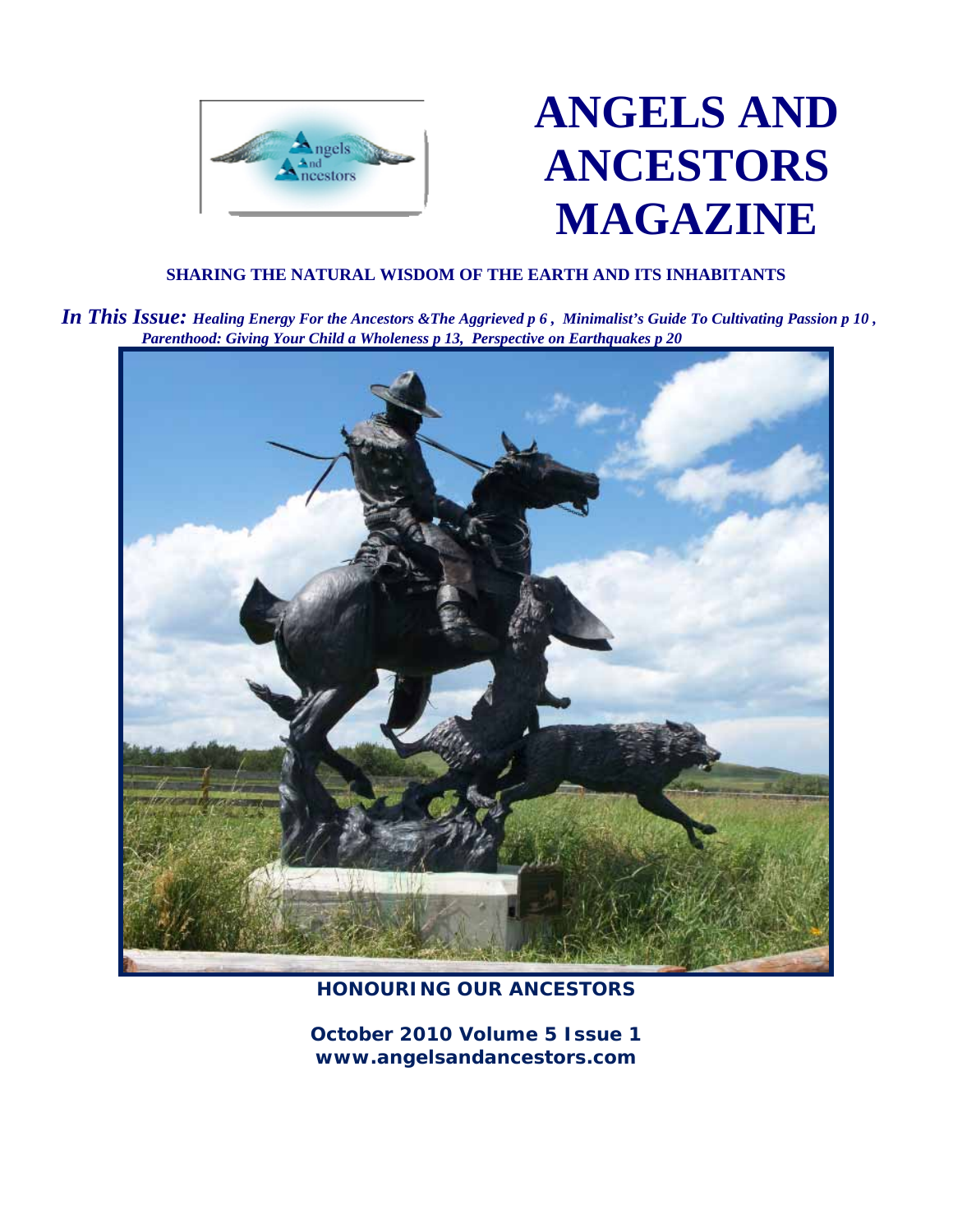## *Looking For Stories, Articles, and Poems for Angels And Ancestors Magazine*

Ideas are the light bulb that sends our minds racing forward!

We would like to show case some stories and articles from our readers. If you have a story that needs to be told, or, know someone who has a story that should be told, please send it to us. We do not promise to print all of the stories in one magazine, or even in one year. We do promise to get as many as we can published as the space allows each month. Send your submission to judy@angelsandancestors.com.

Namaste! - Judy and Roger

Top-quality SAUNAS for all of your RELAXATION and **THERAPEUTIC** needs





**CALGARY LOCATION** 

Southern Infrared Products Bay # 26 12180-44st SE Calgary, Alberta, Canada (403) 236 - 8005 By appointment – mention code #9304 from Angels And Ancestors for \$50.00 discount

# Copper Energy Bed

The Copper Energy Bed is the ultimate spiritual trasformation tool. It works to balance and heal your body's natural energy currents by accelerating the flow of the etheric magnetic field. Add crystals and your vibration will never be the same again.



82" x 36" copper surface copper foil edging seamless mounted on 1/2" plywood **\$477** 



**Accessories: \$125** 1. head piece 2. cuffs **3. plates and wires** 

**Available exclusively from: Angels and Ancestors** 403-225-2016 info@angelsandancestors.com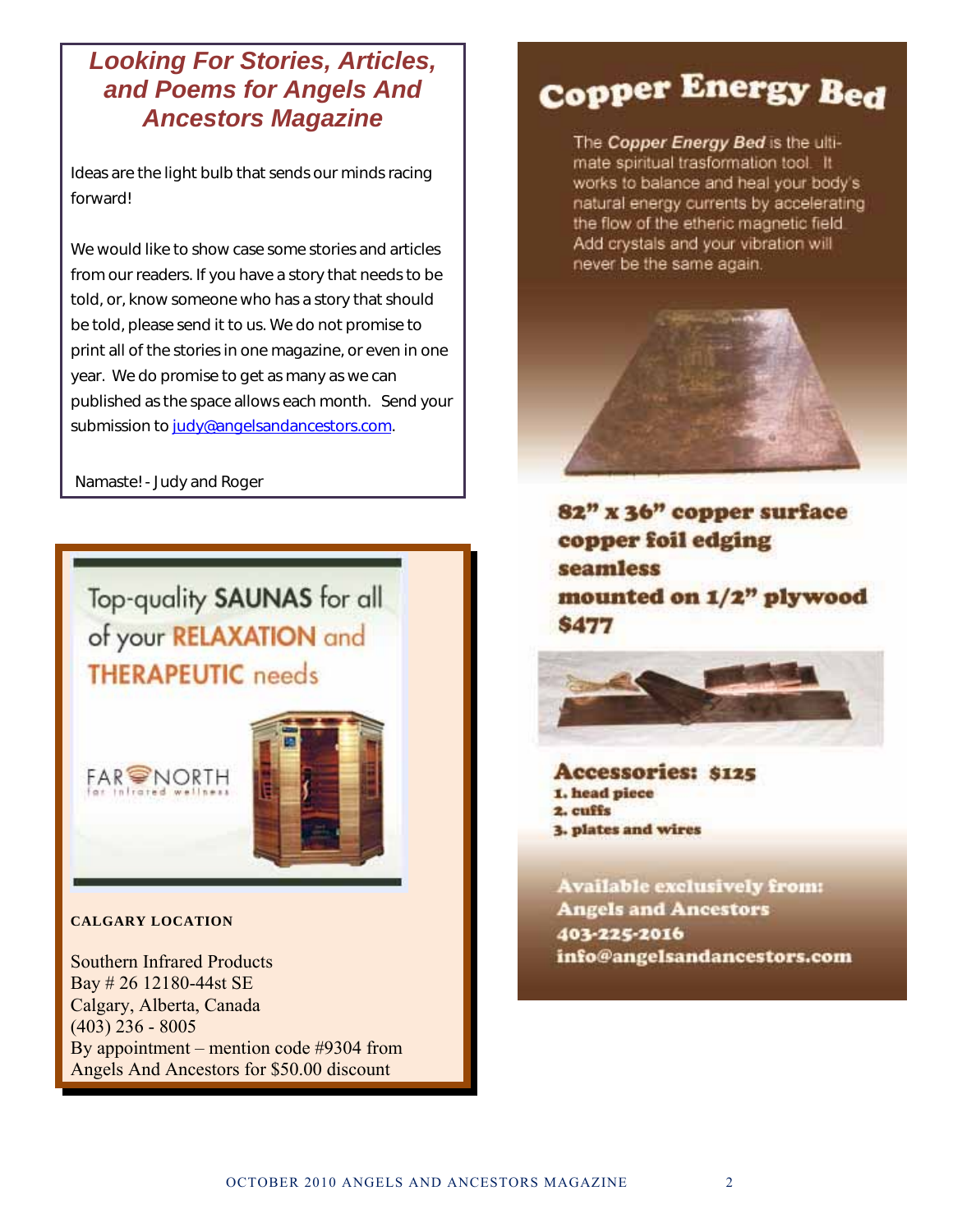

# *IN THIS ISSUE*

**6 Healing Energy for the Ancestors & The Aggrieved**  *By Her Holiness, Sri Swami Mayatitananda (Mother Maya)* 

- **9 Ancestors Speak Montezuma's Well** *by Judy Hirst*
- **10 Ancestor Poem** *by Unknown*

**10****The Minimalist's Guide To Cultivating Passion** *by Cal Newport*

- **13 Parenthood: Giving Your Child Wholeness** *by Osho*
- **15 Ritual Cat** *from traditional Buddhist Teachings*
- **16 Spirit Animal Blue Jay** *by Judy Hirst*
- **17 Sixty Uses of Baking Soda** *by Harry Goodwin*
- **19 Giving Thanks** *by Brandy Hemlow CBP*
- **20 Perspective on Earthquakes** *by S. Roger Joyeux*

## **IN EVERY ISSUE**

- **3 From The Editors**
- **4 Events Listing**
- **10 Joke of the Month**
- **15 Living Health Beat the Bloat**

**22 Judy's Kitchen** Stuffing, Split Pea Soup, Cheesy Herb Baked Potatoes

**23 Tips & Tricks for Small Business** – 10 Ways to use LinkedIn

**25 Classifieds** *Healers, Workshops, Astrology, Events* 

**26 The Last Word** 



**Contributors – Judy Hirst-Joyeux, Roger Joyeux, Layout – Judy Hirst-Joyeux Interactive Web Design and PDF Editing – Roger Joyeux Advertising – Judy Hirst-Joyeux, Roger Joyeux** 

#### **Publication Information**

- **Published monthly for the 1st of the month**
- **Angels And Ancestors welcomes articles and stories and poetry. Article submissions must be received by the 20th of each month. (Angels And Ancestors Magazine happily reviews any submitted material or advertisements. However we reserve the right to refuse any submissions or advertising or art.) Angels And Ancestors, upon accepting material, may edit articles for length, clarity, and content, at the option and discretion of the Editors.**
- **All accuracy and liability for the statements or claims made by contributors or advertisers, rests with each contributor or advertiser. Angels And Ancestors accepts no responsibility for these statements or claims.**
- **Advertising Events and Classified limit 40 words including dates and times, \$5.00 per issue. Additional words are \$.15 each. Business Card Ads are \$10.00 per issue. Deadline for advertising submissions is the 21st of each month. Payment to be made at the time of booking, by cash, Visa, MasterCard or in person for Debit payment.**

 **How To Reach Us** 

**By Email – for letters to the editor, stories, poetry info@angelsandancestors.com By Phone – to comment on the magazine or to share ideas and thoughts (403-225-2016)** 

**By Mail – Angels And Ancestors** 

 **PO Box 43076, Deer Valley Post Office Calgary, AB Canada T2J 7A7** 

#### **See us on the web at http://www.angelsandancestors.com**

© 2007 & 2008 & 2009 & 2010 Angels And Ancestors. All rights reserved. This publication or any portion herein may not be reproduced in any form without the express written consent of Angels And Ancestors. Meaning: Yes, it is usually possible to reprint our newsletters on your web site, user group newsletter, etc. - but ask us first! // Angels And Ancestors Calgary, Alberta

#### **Subscriptions**

- **Subscribe online at http://www.angelsandancestors.com/signup.html**
- **Snail mail subscriptions not available.**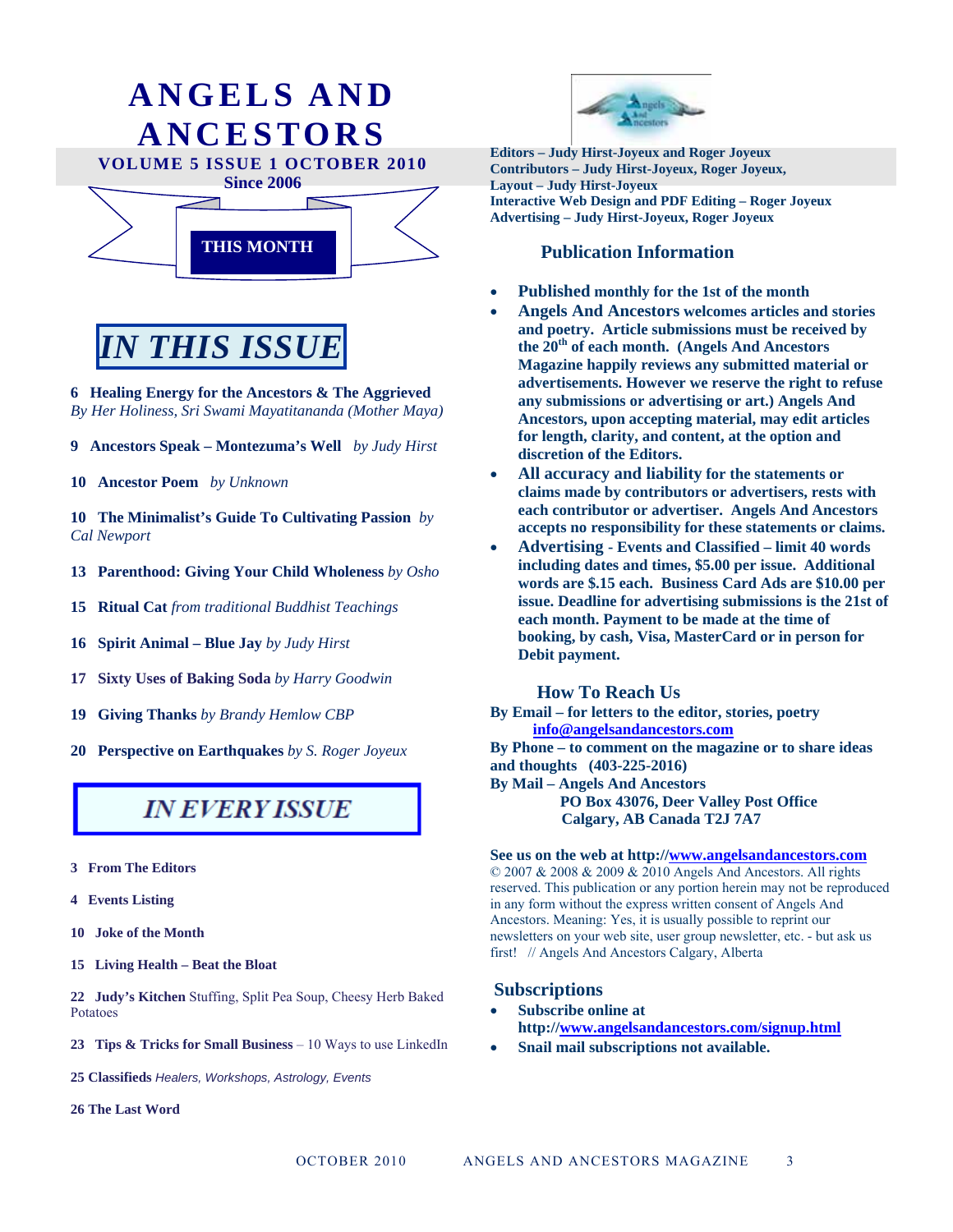## *FROM THE EDITORS*

*Cover Picture: The Cowboy's Way, taken by Judy Hirst in August, 2009. This statue is on the Bar U Historic Ranch, south of Calgary, AB.* 

#### \*\*\*\*\*\*\*

Dear Readers,

October always makes me think of Thanksgiving, the pilgrims, and the spirits of Halloween. These thoughts combined were the inspiration for this month's theme "Honouring The Ancestors".

We all have reason to be thankful to our Ancestors, and in the West, we do not have any celebrations or rituals that really address those who came before us, other than the Remembrance Day Service. And, this day only celebrates those that served in the Wars.

One can also say that our Ancestors caused all the problems that we have today – and I have heard people say that from time to time.

The truth is that our Ancestors did the best they could at the time with the knowledge that they had, and they did what they believed was the best for the family, and their friends and neighbours.

Therefore, this issue is about Ancestors and we have presented many different ideas. We ask that you are open to hearing new things. I recently read an excerpt from a book that made me think differently about my ancestral lineage.

The excerpt comes from a book called "Karma and Reincarnation" by Dr. Hiroshi Motoyama, Head Priest of the Shinto Tamamitsu sect of Japan which states: *"The parent/child connection manifests as one link in a long chain of ancestral karma that stretches back through time. Your link to your family allows you to be born into that specific line – it is a link that needs to be understood and respected. In this modern scientific age it is very difficult for people to accept the fact that they are responsible to their ancestors, that they are actually liable for the actions of their ancestors if the resulting karma has not yet been dissolved. Many find it absurd to think that the actions of an unknown ancestor could possibly have anything to do with what is happening to them today. But time and time again when investigating someone's karma, I find problems that stretch back generations. Their spirit is not just an*  *individual entity, it is also part of the family spirit that births and nurtures it."*

Whether the article resonates for you in a positive way, or not, the information is something that made me wonder about all the things that my Ancestors have done, and how that has manifested into abundance today.

I grew up on a farm that was founded by my grandfather who came from England. He passed the farm on to my father, and, my father and my mother raised six children on that land, as well as a variety of horses, cattle, chickens, turkeys, ducks, pigs, cats, and dogs. It was a good place to grow up and I am thankful that my grandfather had the vision to start the farm where he did.

I sometimes think about the idea that none of us would be here – where ever here is for us – if it was not for the courage and the ability to adapt, of our Ancestors.

This month, if it feels right, I ask that you take a bit of time to reflect on your Ancestors, and forgive them for those things that you did not agree with, and celebrate and honour them for all the things that have benefited you, even if you have no knowledge of all those acts.

It will bring alive the link to your Ancestors!



And, Happy Thanksgiving!

Judy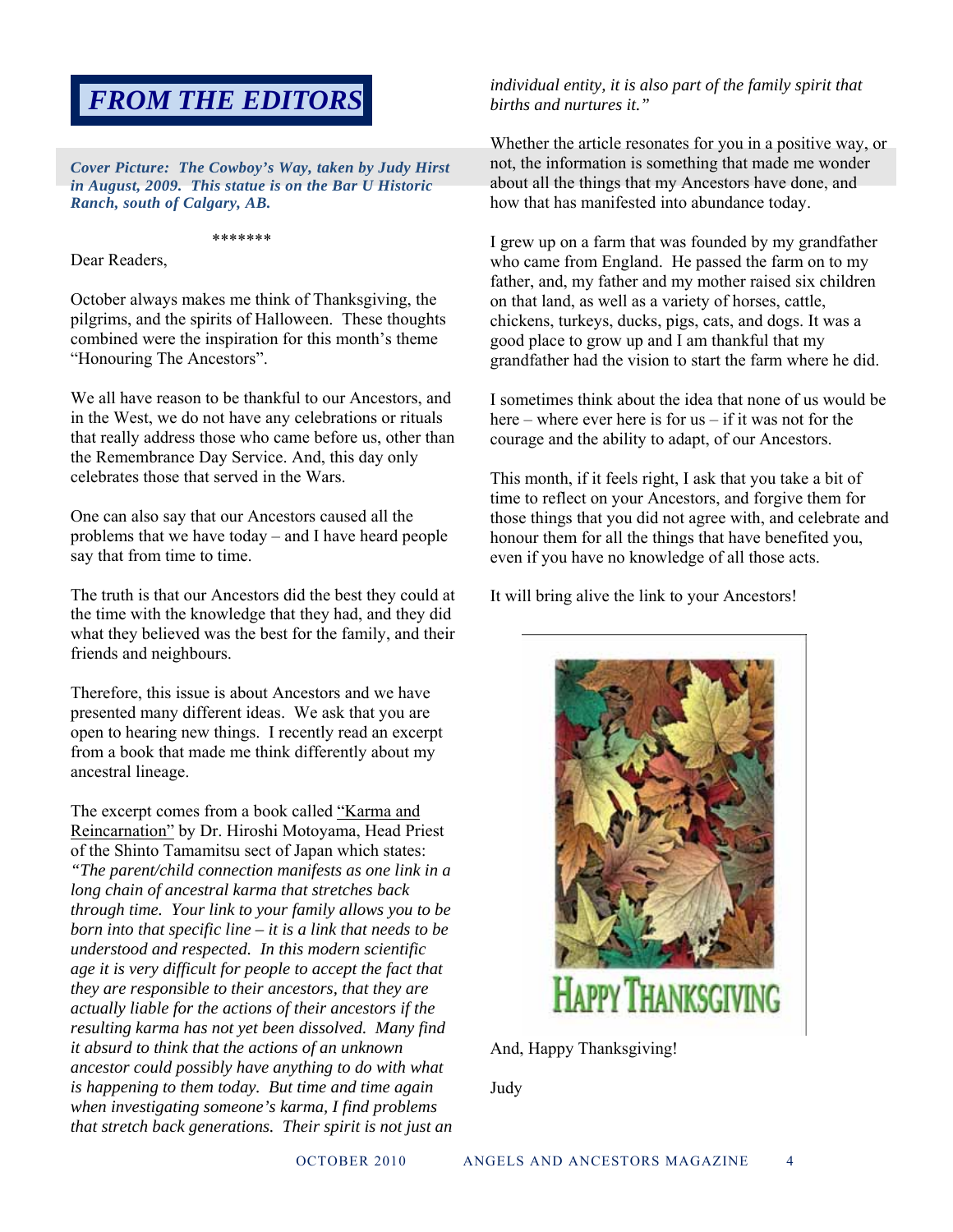## **ANGELS EVENTS LISTING**

### **OCTOBER**

#### **October 7 2010 Thursday New Moon Meditation 7:00pm – 9:00pm, By Donation**

A gentle soul, Grandmother Spider will be the guest in our circle, and will teach us about ourselves as she leads us in a series of short meditations. Call Judy 403-225-2016 to register, or email judy@angelsandancestors.com. Directions provided upon registration. More info here.

#### **October 22, 2010 Friday - Full Moon**

**Meditation from 7:00 – 9:00pm,** Join us for an evening of community sharing and meditation under the full moon of October – the Blood Moon. Call Judy 403-225-2016 to register, or email

judy@angelsandancestors.com. Directions provided upon registration.

### **NOVEMBER**

#### **Crystals' Light Workshop on November 20 & 21, 2010, Saturday and Sunday 9:30-4:30 each day**  Crystals can promote beauty, temper anger, expand

our awareness and consciousness, initiate our spiritual paths, enhance the expression of our truth, heal our maladies, empower our vibrations, and connect us to our guides and higher self. Each crystal works with light in its own unique and special way. Prepare yourself for a thorough and in depth understanding of crystals, how they act on our physical and subtle bodies and bring us into awareness of our true selves and our relation to the enlightened universe. How can crystals help you in your daily life and on your spiritual path? For more info, contact Roger Joyeux at [srjoyeux@gmail.com](mailto:srjoyeux@gmail.com) or call 403-225-2016. See more about the workshop [here.](http://angelsandancestors.com/workshop.html#crystal)

For other event listings, please see the Classifieds at the end of the magazine.



#### by S. Roger Joyeux

*The Story of Light: Volume 2, Through Heaven's Gate*

ISBN 978-0-9686521-1-4 2010, Antara Publishing 383 pages, Notch Perfect Bound

Purchase at www.thestoryoflight.com/store.php





**CARD CONTRACTOR AND ARRAY AND ARRAY ARRAY ARRAY ARRAY ARRAY ARRAY ARRAY ARRAY ARRAY ARRAY ARRAY ARRAY ARRAY ARR**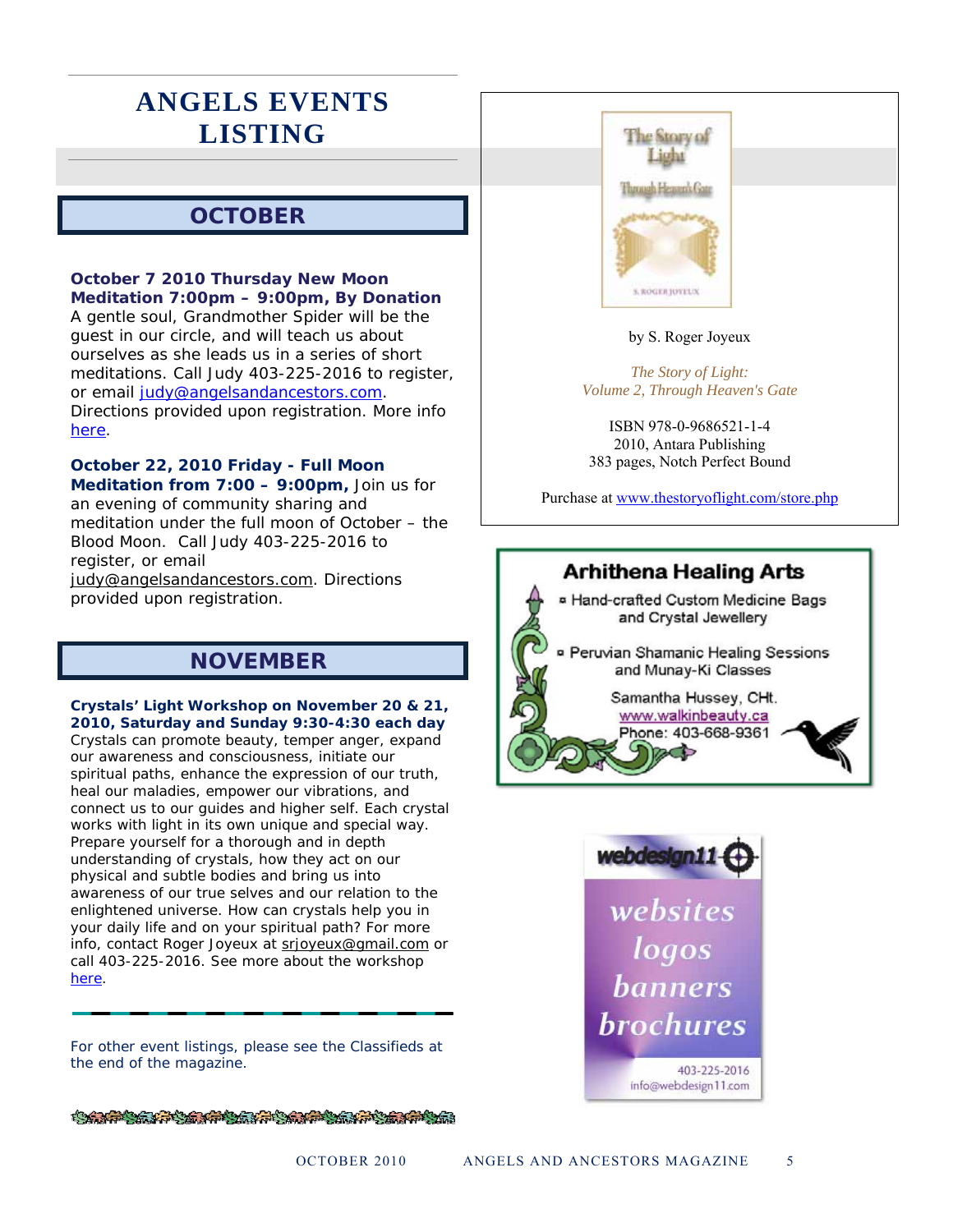### **HEALING ENERGY FOR THE ANCESTORS & THE AGGRIEVED**

**By Her Holiness, Sri Swami Mayatitananda (Mother Maya)** 



 **Picture of white lotus from www.sanghatasutra.net** 

There are numerous ways to serve humanity, honor the life force, and safeguard self and nature. Giving of ourselves through social service and financial resource to aid the living are ways in which we may help protect the earth's family. However, in so doing we are asked to remember our indelible connection to the subtler fields and aspects of the universe that protect and safeguard life and with it the knowledge and practice of honoring the ancestors and souls in flight. Our lives are connected to the immutable life force that is physical and spiritual; tangible and invisible – an inner force of nature that stretches beyond the mortal coil of living into infinite celestial space. At this pivotal time in human life, the most important understanding we can offer to our humanity is neither physical/emotional, nor financial. It is the practice of *seva* – spiritual service that helps to restore ancestral memory so that we may heal the long ignored rift with the spirit world. Honoring ancestors not only brings an immediate sense of comfort to bereaved families but also helps to resolve the memory of shock and awe carried in the subtle body of those individuals who perished in the wake of violence. By honoring, loving, feeding, and nourishing the ancestors we may once again earn their palpable grace in both the physical and subtle fields of existence.

As evidenced by the devastation caused by the recent earthquake in Haiti, the Tsunami disaster in South East Asia that has taken more than 200,000 lives in Indonesia, India, Sri Lanka, Thailand, and wreaked havoc in many more countries on the coast of the Indian Ocean; the horrific acts and aftermath of violence, terrorism, wars and conflicts – we are in desperate need of appeasing the ancestors. The indescribable collective agony felt during this time is highly palpable and serves to remind us of the unbroken thread of compassion that links each of us in spirit. Among them the trail of thirteen hurricanes ravaging the South Eastern seaboard of USA, a typhoon followed by a lethal series of earthquakes in Japan, a deadly cyclone in India, catastrophic explosion in the coal mines of China, worsening of the wars in Iraq and the Middle East, and devastating genocide of native Africans in Sudan.

#### **Time for the Ancestors**

Each year the time of the ancestor stretches farther into cosmic unrest. A disturbing trend is that the impact of natural and related disasters to the already vulnerable populations has increased steadily over a period of time. The number of people at risk has shown an increase of some 70 million a year during recent years. As you may recall September 11th, 2001, this terrible disaster also occurred during Pitri Paksha. The 26/11 terrorism attacks in Mumbai occurred not not too long after Pitri Paksha. We must make gentle and calm the recurring cycles churning nature within and without that have come to bode the ancestral season on earth. We can begin our personal practice of honoring and appeasing our ancestors by making small personal sacrifices on a daily basis with the ancestors in mind. Live each day in the mind of Ahimsa. Recognize that we are lviing in times of incredible feats as well as of phenomenal disaters! Each day, take to doing one simple act of kindness. In this way, when disaster strikes, you are already honed in the mind of prayer which is the greatest gift you can share with those who are suffering. Offer food to the poor and the hungry. Give your seat to an elderly or disadvantaged person on the bus or train. Devote an hour a week or month to community service. Say a prayer to alleviate suffering. Offer a pound of rice to a homeless shelter. Visit a nursing home. Fast one day a month for world peace. Make a conscious effort not to injure, pollute, or otherwise compromise the earth, her rivers, animals, plants, and environment. The highest personal sacrifice we can make is to embrace a spirit of reverence for nature and work toward healing the indescribable damage we humans bring to the planet.

With a personal sacrifice, we give something of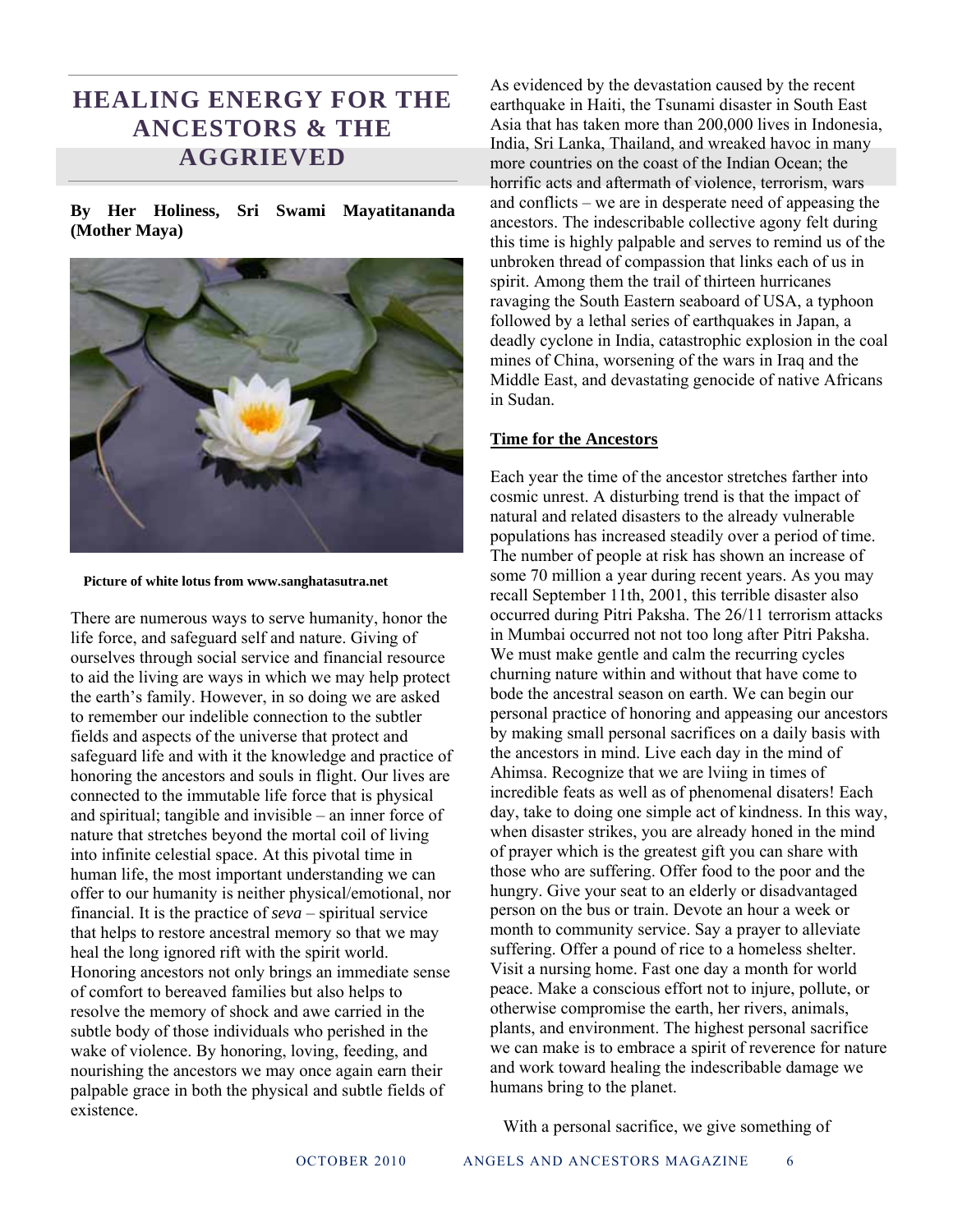ourselves—food, attentiveness, time, and money, and most importantly, our commitment to reclaim ancestral memory. The Vedic seers inform, "Sacrifices are the actions through which we receive sustenance from the earth and by which we return equal nourishment to her." They tell us that giving back to nature not only pleases our ancestors but helps us develop inner consciousness. When we awaken our ancestral memories, we will remember the meaning and purpose of our lives.

 Many religions and cultures have their own specific rituals in memory of loved ones and ancestors. You may want to learn more about the practices from your own cultural or religious background. You may also wish to honor your ancestors particularly during the time of *Pitri Paksha* when millions of people around the world are doing so, as they have for thousands of years. Uncovering and gathering information about our ancestral past is not always an easy task. Many of us have lost the connection with our ancestral lineage through adoption or migration, as my people did. You may choose to offer prayers and oblations to the ancestors at any time. Each opportunity provides an excellent chance to reconnect emotionally and spiritually to the memory and vibration of your forebears, even if you do not have specific historical details. You may begin to resonate with them through your dream state, feel their palpable grace protecting you in ways you are not always aware of, or feel drawn toward the life ways of a certain culture or tradition.

 At this time of great vulnerability, I invite you to connect to the powerful energy of ancestors. May these challenging events of the day serve as a metaphor not for the eruption of nature and erosion of dharma, but for retrieval of healing ways that may restore our human dignity. You may observe the following ritual and recite the mantra at the death anniversary of a loved one, on any day of the year during any painful crises, or through any form of disasters or at the loss of loved ones. Most of all, the period of *Pitri Paksha* is the optimum time each year when these offerings and remembrances are imperative.

 On a moon calendar, find the date of the last new moon in September. (This moon generally occurs toward the end of September or beginning of October.)

#### **Vedic Ancestral Ceremony - The Practice:**

#### **1. Mantra for Offering:**

 • Facing South in the early morning light, repeat the following Vedic mantra at each offering, staying

mindful of the safe travel for the thousands of souls to the celestial sphere, and for their entry into the abode of the Pitris. Also, keep in mind the welfare of your ancestors – known and unknown:

#### Vedic Mantra For the Ancestors: **OM NAMO VAH PITRAH SAUMYAH SVADHA** Pronunciation :

 (OHM NAH-MO VAFH PE-TRAS SAUM-YA HA SWA-DHA)

[SAUM pronounced as in "sour"] (Obeisance to you, O gentle ancestors.)

Note: The rishis developed Vedic mantras – which origin is in Samskritam – the ancient cosmic language the sages gleaned from their vast knowledge of cosmic sound. Vedic mantra has been proven to possess infinite power.

#### **2. Food Offering for Nourishing the Traveling Souls:**

 • Find a serene place in nature outdoors, preferably by a river or sit at your altar facing south.

 • Place one anjali ( two hands cupped together) of black sesame seeds in a brass or stainless urn or pitcher dedicated for this use. (You may also use black rice, which may be purchased at gourmet or health food stores.)

 • Fill the urn or pitcher with four cups of water or organic milk

 • If making the offering indoors, place the urn in a large bowl into which you will be pouring the food offering.

 • Mix the rice or seeds with the water or milk in the urn.

 • Use your right hand to pour the mixture slowly into the large bowl, or onto the earth, keeping in mind that you are giving nourishment to the souls of the disaster victims.

 • Recite the afore-mentioned mantra while you are pouring the offering.

 • After the ritual, take the offering to a place where birds and animals can partake of it. Do not discard it in the garbage.

• The food offering takes about 10-15 minutes.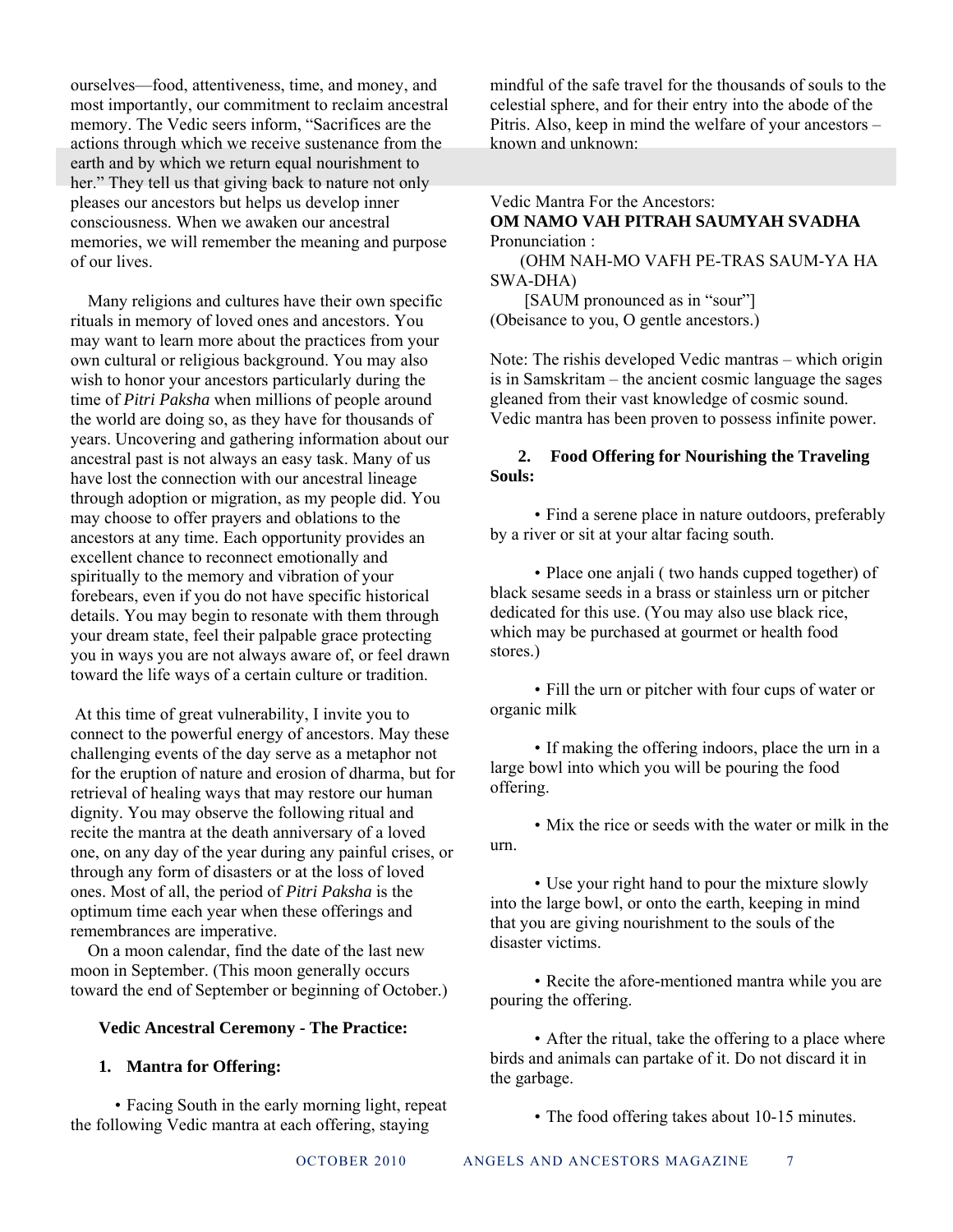• Continue to repeat the mantra after the offering.

• Sit in meditation and connect to the powerful energy of Mother as She guides you into internalizing both the offering and mantra in Japa meditation.

 • Pray for the aggrieved and the souls' of those who have perished and keep their safe and serene travel to the celestial sphere, and for their entry into the abode of the Pitris.

#### **Vedic Wisdom- Ancestral Nurturance & Healing**

The Vedic sages recognized that each of us exists as an inter-dependent being, and that we are all linked to the universe through our ancestry. They predicted that the collective grief of the modern world would be caused by the loss of our ancestral memory: that human memory impairment will be the most crucial cause for the breakdown of *dharma* –cosmic and social intelligence - that guides and safeguards our living values and purpose as they relate to self, family, community, and nature. They understood that honoring all the ancestors keeps us in living harmony with our forebears and the whole of humanity.

According to the Hindu tradition, one of the highest universal laws is *Pitri Rina*, repaying our debt to the ancestors, who include parents, grandparents, and spiritual teachers. Our ancestral lineages are not limited to those with whom we share a genetic heritage. Vedic seers have bequeathed humanity with a vast wellspring of knowledge and ceremony which, when understood and practiced in rhythm with nature, serves to retain the memory of consciousness on earth. At early dawn in India, millions of Hindus may be seen offering oblations to their ancestors in the holy rivers. Priests prepare sacred water as an offering to the departed souls with the chanting of mantras. Customarily, the sacred water is poured from a spoon shaped vessel called *kosha* into the Ganges, the sacred conduit through which the offering reaches the souls of the deceased forefathers. This ritual of offering water to the souls of one's predecessor is called *tarpana*. This cosmic obligation must be tended to so that the influence of the ancestral spirits will grace our lives and purpose.

 Offerings of grain, water, and milk are made to appease the ancestors. These sacred offerings are said to nourish and nurture the ancestors and give strength to the subtle body (*sukshma sarira*) of the departing soul thusly providing it with a transient body necessary to

ensure its safe travel (and ours when the time comes) to the blissful abode among the *Pitris*, or divine fathers. According to the Vedas, at the eve of the body's death the individual soul leaves the body while contracting its energies into the core of its subtle body. The Vedas prescribe cremation as a sacred way of dissolving the physical body thereby purifying it through fire so that the soul may be released with ease from the gross physical body. Following the body's cremation, a *linga-sarira* – or transitory frame that bridges the physical body to the subtle body is required for the ascension of the soul, *preta*, to the celestial realm where the ancestors reside. Without the provision of a *linga-sarira*, the soul may be trapped in the lower ethers, and held there as an impure being unable to progress to its proper destination. According to the Sama Veda, it takes a full year for the departed soul to reach *Pitri Loka* - the abode of the *Pitris* where the ancestors reside.

A profound ceremony known as *Shraddha* is performed by the Hindus for twelve days immediately following a person's demise in order to ensure that the soul reaches its proper destination. This ceremony is best performed on sacred ground at the edge of a river. These rites are generally performed by the eldest son of the family. Guided by a priest, the son makes the ritual offerings to the departed, as well as for three generations of the fathers. Twelve days of rituals and food offerings are conducted for the departing soul so as to furbish it with the necessary transitory body.

On the first day of the ceremony, balls made from rice flour and cow's milk are made and placed on blades of *kusha* grass on the earth. Three rice balls are shared in the first offering – the first of which is offered to the sacred water – symbolizing *Soma* - the moon deity whose gratification protects the *Pitris*. To fulfill the *Pitris*'s desire for progeny on earth, the second share is imbibed by the spouse of the officiating man of the ceremony. The third rice ball is offered to *Agni* – deity of fire - whose protection is invoked for auspicious conduct of the ceremony. Having pleased the *Pitris* with the sacred food, they grant the fruition of all wishes to the one who makes the offering. Thereafter, a rice ball is offered with sacred water to the journeying soul, preta, on each of the twelve days. This nourishment is meant to endow the departing soul with the requisite transitory frame and limbs of the required "body" for its successful travel. On the twelfth day, the rice ball is offered for securing the head of the transitory body. Completing its fitting ensemble for the soul's journey to the *Pitris*, the *petra* is then considered a deity, sacred being, equipped for its successful travel. A portion of the sacred food offering is also given to the cows and crows - animal friends of the ancestors whose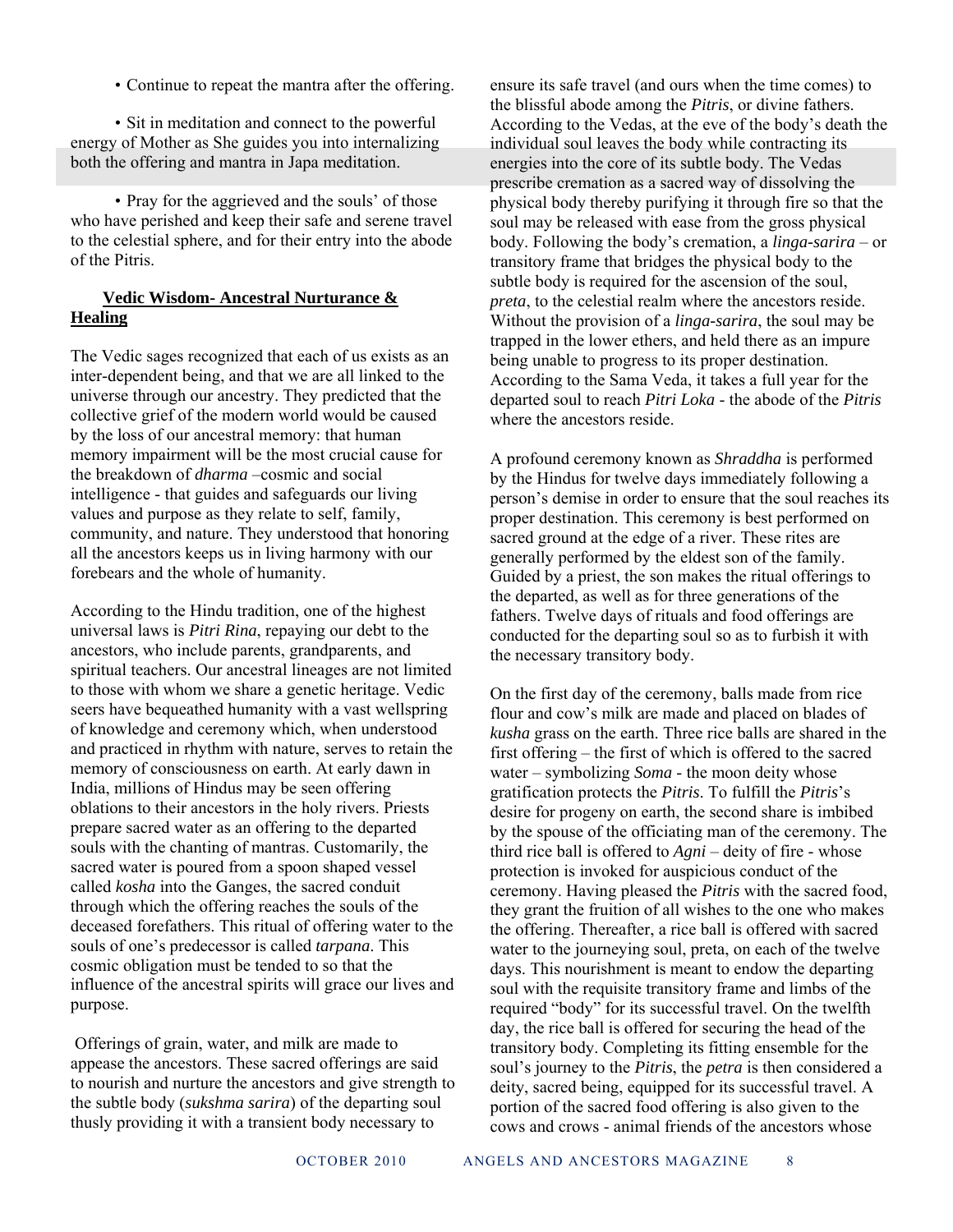stoic connection to them provide them with an impenetrable sense of nature's mood. Each year, this ritual practice is observed by Hindus during *Pitri Paksha* - a fortnight that begins on the last autumnal full moon. This practice helps to revive our memory of the ancestors whose gratification is responsible for keeping the human spirit happy.

#### **Om Namah Sivaya**

#### **Blessings!**

*Mother Maya is a world-class spiritual teacher and a cancer survivor who has helped thousands to heal from devastating disorders. She is an acclaimed author of several best-selling books and the founder of Wise Earth School of Ayurveda, Mother Om Mission, and Living Ahimsa Foundation. Her quarter-century long humanitarian work and service transform disease, despair and violence into health, harmony and prosperity. www.mypeacevow.com www.wisearth.org* 

*Editor's note: We are grateful to Charles Corbit of Mother Om Media for permission to use this article.* 

### **ANCESTORS SPEAK - MONTEZUMA'S WELL**

#### **By Judy Hirst**



**"Stillness at Montezuma's Well" by S. Roger Joyeux copyright March 2007** 

In March of 2007, Roger and I visited Montezuma's Well. The site is fascinating because it pumps warm water up from Mother Earth at a rate of 1.5 million gallons per day. The water is guided out of the Well by an aqueduct or irrigation ditch as the National Parks label it, estimated to be approximately one thousand years old. The water from the ditch is used by locals .

We had been in Sedona for several days, climbing Bell Rock and hiking, and visiting vortexes. Through out our activities, various people, even waiters in restaurants, would say that we should visit Montezuma's Well. We have both learned that when something is repeated to us many times, we need to pay attention. And so we planned a day trip to the Well.

When we arrived, there were few tourists around because it had been raining and was overcast. We followed the trail to the Well and as we walked we both began to feel some anxiety about getting there more quickly. We felt pulled. The Well is located about eleven miles from the archeological and historical site known as Montezuma's Castle. It was the main source of water for the Sinagua People who created the five story apartment block in the cliff (Montezuma's Castle) and the aqueduct.

As we arrived at the trail leading down into the Well, other tourists arrived and there was a flurry of activity for about twenty minutes, and then it got quiet. We wandered down the path, and we felt like there were many walking with us, unseen yet somehow tangible. We could hear the words - "This way. Come this way." We saw some lizards and birds, and they seemed to ignore us for the most part. We arrived at the end of the path, and looked at this place where Ancestors lived and marvelled at their engineering skills. They built homes and built steps and constructed canals to move and filter the water.

I always carry tobacco and water and seed when I am outside, even when I am walking the dogs. And so we offered tobacco and spring water to honour what the People had built that endured so long. We heard an echo through the Well that was like a sigh of relief. We turned to start back up the path, and felt the presence of people, invisible, but almost real, around us. We could smell smoke from fires and food cooking. It seemed that we were being asked to stay for a visit.

Each of us had separate experiences with the Ancestors. We sat on the rocks and talked. During that time, no other tourists came down into the Well. There were many there that now felt ready to cross from this plane to the next that would be their home. What we understood was that they had been here so long, they had forgotten how to move onward, and they asked us to help them. We did a release ceremony for the Ancestors. Those that wished to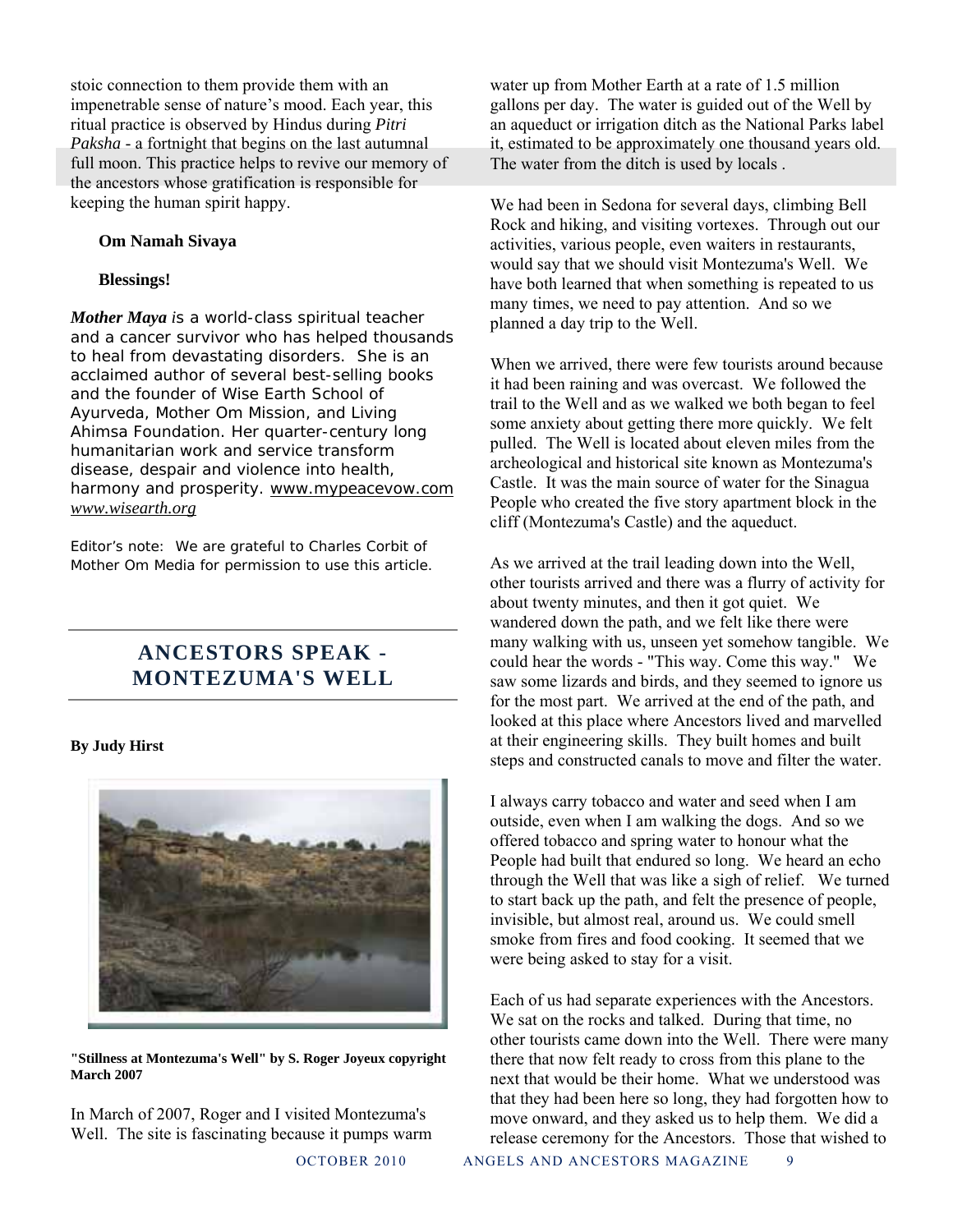cross, did so. This took about twenty minutes. We were surprised that there were as many as twenty or more that did not move on. They indicated that they were Guardians and would stay on. The energy shifted, and tourists began coming down the path.

As we walked back uphill, a small black and white bird swooped down in front of us. We stopped, very startled! The bird then flew down on to the rock beside us, and began an animated conversation in song and chirps. We understood that we were being thanked and that we too were being honoured as we had honoured the Ancestors. Another tourist stopped and noted the bird's behaviour and asked us if that was normal. We laughed and walked up out of the Well.

In memory of the Ancestors,

#### **Judith**

*© Judith Hirst, August 13, 2008. This article first appeared on Angelsandancestors.blogspot.com, and it has been changed slightly for the magazine format. Judith is a Nontraditional Shaman and President of Data Cloud Consulting Inc. She writes, teaches workshops, coaches, and assists clients help themselves on healing their body. See her blog at angelsandancestors.blogspot.com. Judy has a new blog dealing with software at softwareislikeanonion.blogspot.com.*

#### **ANCESTOR POEM**

Your tombstone stands among the rest Neglected and alone The name and date are chiselled out On polished marble stone It reaches out to all who care It is too late to mourn You did not know that I exist You died and I was born Yet each of us are cells of you In flesh, in blood and bone Our blood contracts and beats a pulse Entirely not our own Dear Ancestor, the place you filled One hundred years ago Spreads out among the ones you left Who would have loved you so I wonder if you lived and loved I wonder if you knew That someday I would find this spot And come to visit you

Author Unknown

### **THE MINIMALIST'S GUIDE TO CULTIVATING PASSION**

**By Cal Newport, from the blog, Study Hacks and guest writer on "Zen Habits Blog"** 



The joy that results in doing something you love.

 "I did stand-up comedy for eighteen years," Steve Martin recalls in his 2007 memoir, *BORN STANDING UP*. "Ten of those years were spent learning, four years were spent refining, and four were spent in wild success." If you do the math, this sums to fourteen years of hard work before Martin saw returns on his investment.

#### **FOURTEEN YEARS.**

That's a long time to remain focused on a goal without reward, especially when the path is ambiguous ("The course was more plodding than heroic," Martin recalls). But as he makes clear in his book, Martin found a Zen peace in the simplicity of his pursuit. He describes with relish, for example, the importance of "diligence" in becoming a star — a term he redefines to mean the ability to NOT WORK on unrelated projects — and he labels "loss of focus" as an "indulgence" that success cannot afford.

Martin's story should resonate with those of us interested in the minimalist lifestyle preached here at Zen Habits. He injected minimalism into his life by orienting his world around a single passionate pursuit: innovating stand-up comedy. For Martin, there was never any doubt what his Most Important Task would involve each morning, and jettisoning unrelated commitments and distractions came naturally. As he discovered, when you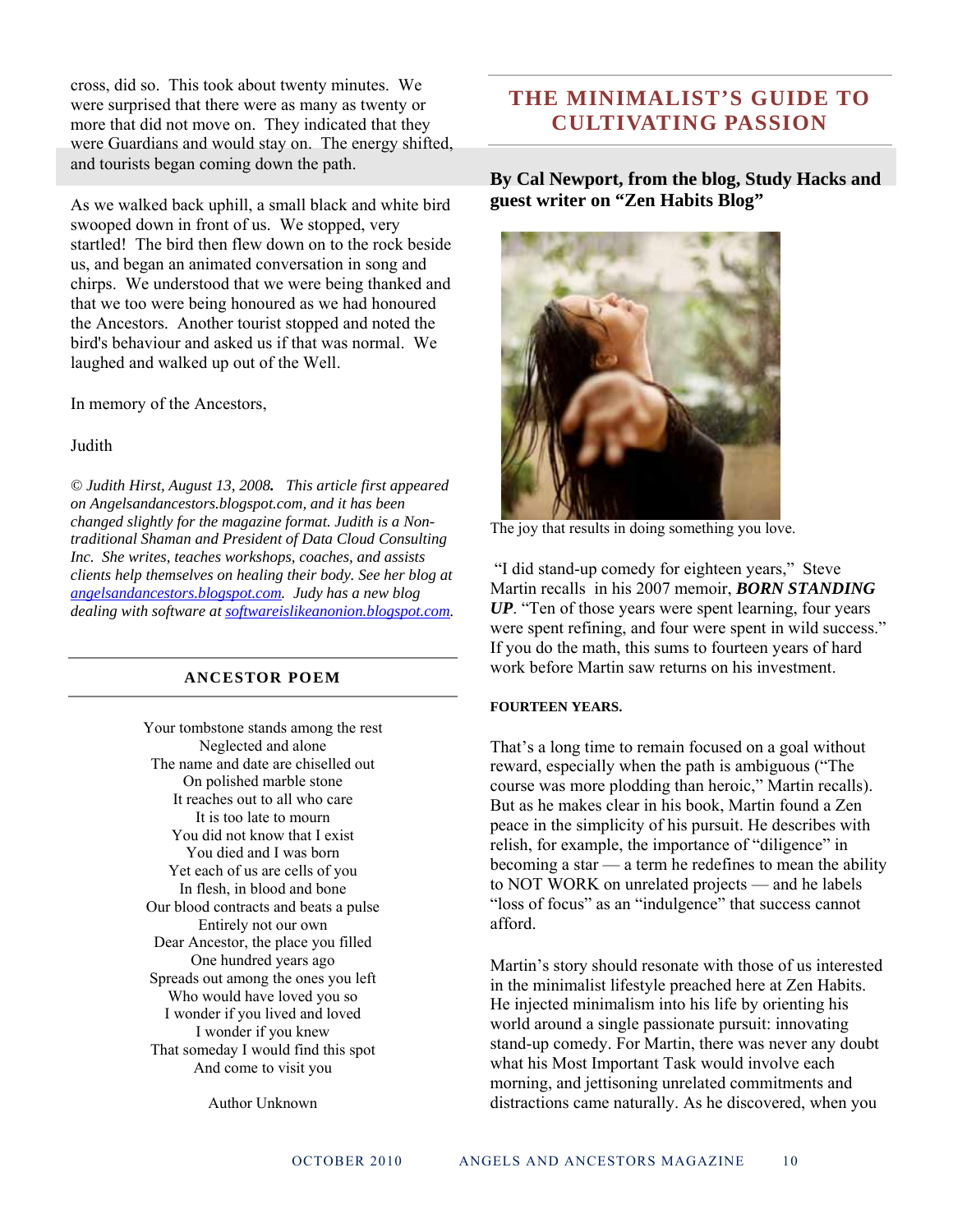know what your life is about it's easy to sidestep all that threatens to clutter it.

In other words: **passion breeds simplicity.**

Even if we agree on their value, however, how do we find these simplicity-generating passionate pursuits in our own lives? This is the thorny question I address in this post.

#### **Passion Paralysis**

Faced with the task of identifying their "passion," most people have one of two reactions:

The first is **a frantic search of their lives** with the aim of uncovering some magical pursuit that unmistakably sings to their soul. As a writer of student advice, for example, I frequently receive e-mails from young people that begin: "I'm trying to decide what my passion should be…" (If only it were that easy.)

The second reaction is **paralysis**: faced with the lifechanging importance of this discovery, many people freeze — hoping for a sign from above that will make things clear. (Spoiler: This can be a LONG wait.)

Neither of these approaches succeed, as passion is not something that can be forcefully identified, and though it sometimes bubbles up serendipitously, this is not something you can count on happening any time soon. So what's a passion-seeking minimalist to do?

#### **I FOUND AN ANSWER IN AN UNLIKELY PLACE…**

#### **Do Less. Get More.**

In the winter of 2009, I began researching a book on college admissions. Inspired by the type philosophy taught here at Zen Habits, I sought students who followed a Zen path through the college process getting into good schools while still living uncluttered and authentic high school lives. It soon became clear that the students who pulled off this feat shared a common trait: like Steve Martin, they had organized their life around a passionate deep interest. (This interest, in turn, made them irresistible to admissions officers weary of reading the files of chronically overscheduled and stress-addled applicants.)

To make my book useful, I needed to discover how such passionate interests are formed. After months of research, I arrived, finally, at Penn State University,

where a professor named Linda Caldwell had made a career out of studying interest formation.

Excited by her results, and wondering how to translate them into everyday life, I gave her a call:

"You need to be exposed to many things," she told me. "You should expose yourself even though you might not know if you'll be interested."

When you find something that catches your attention: FOLLOW-UP; see if it sticks.

In other words, **discovering passion requires a dedication to unstructured exploration**. You have to leave large swathes of free time in your schedule (a technique I call **UNDERSCHEDULING**), and fill this time with the exploration of things that might be interesting. Of equal importance, when something catches your attention you must leverage your free time to aggressively follow up.

As Caldwell's research reveals, true passion can't be forced. You can participate in personality tests and selfreflection exercises until you drop from exhaustion, but it's unstructured exploration coupled with aggressive follow-ups that most consistently leads people to a lifeconsuming interest.

#### **Here are some examples of this idea in action:**

- In a gap year following high school, **Ben Casnocha** booked an open-ended trip around the world. He left his schedule undefined, traveling with only the general goal of journaling and meeting interesting people. During this process he noticed a recurring interest in writing. Because his time was unstructured, he was able to aggressively follow-up on the interest by calling up his contacts in the publishing industry. His efforts led him to a book deal and he went on to finish the manuscript in the exotic international destinations left in his trip. He continues to write professionally today both on his blog and in magazines; he's also a frequent commentator on NPR.
- In 2003, **Dee Williams**, a toxic waste inspector, was living in a spacious bungalow in Portland, Oregon. (Depending on the source, it was somewhere between 1500 to 2000 square feet of luxurious living.) Her time was consumed by the standard traps of middle class life: an extensive remodel on her home, car problems, the struggle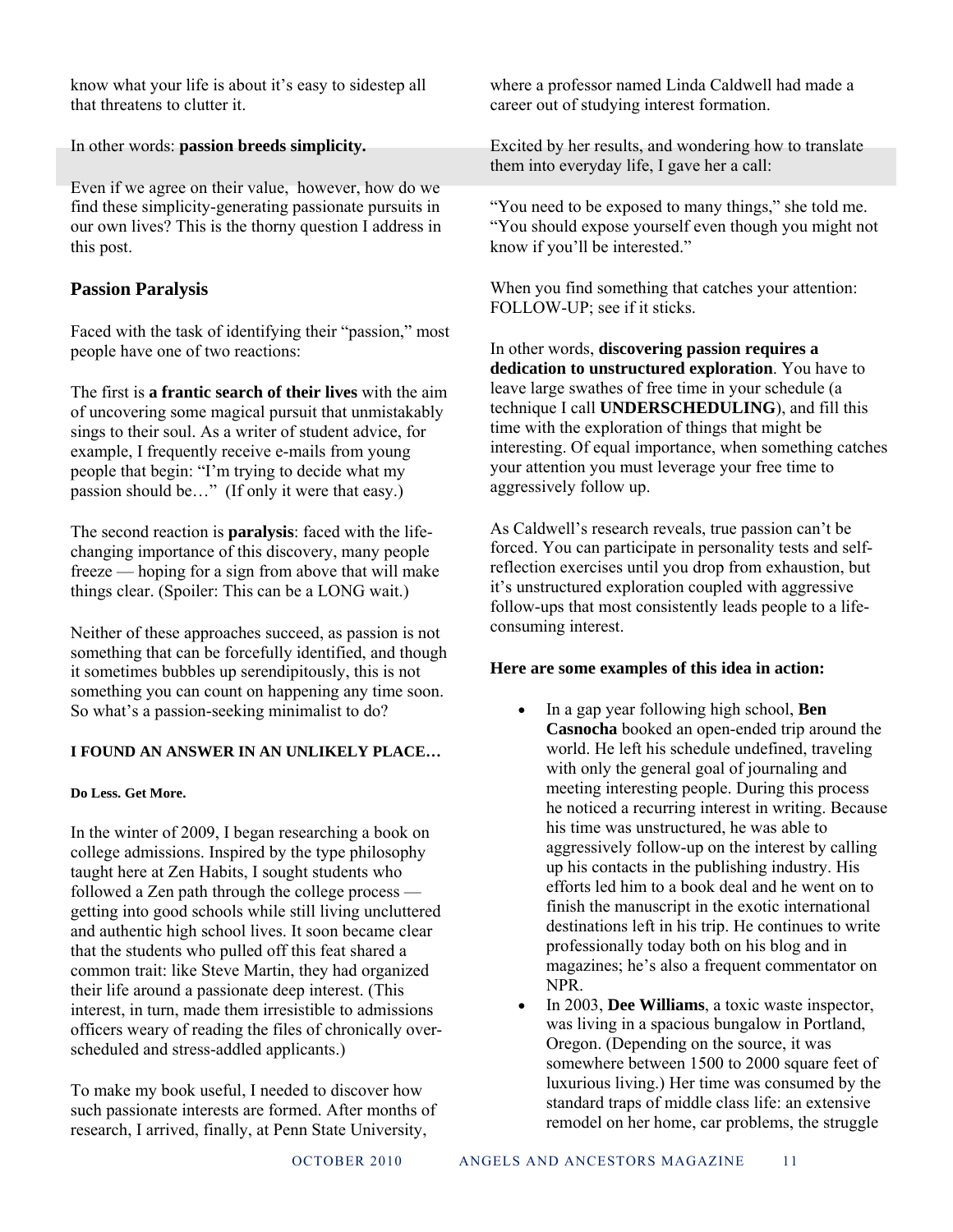to pay bills, and so on. A committed environmentalist, she realized she was tired of walking the walk and wanted to talk the talk ("I was a slackavist," she recalls), so she simplified her life, selling her house and moving into an 84 square feet "tiny house" made out of found materials and parked in the corner of a friend's yard. This move to simplicity opened time in her schedule for exploration. She soon stumbled into a community of people who were using tiny houses as a way of promoting sustainable living. She left her job as a waste inspector and started Boxcar Woodcrafts, a small woodworking company, and now dedicates her newly copious free time to teaching classroom programs on green living and sustainability.

 As a high school student, **Maneesh Sethi** was adamant about leaving free time in his schedule. (During his senior year, for example, he arranged a schedule that allowed him to return home after lunch each day.) He filled this free time with exploration: among other pursuits, he became Internet famous for demonstrating how to transform a tube sock into an iPod case. A computer enthusiast, Maneesh found himself one weekend afternoon at a trade conference where he met an editor of programming books. This led him to discover that the editor was considering a book on computer game programming for teenagers. Leveraging the free time in his schedule, Maneesh aggressively followed-up on the opportunity, sending over a collection of sample chapters, and finally convincing the publisher that a he, as a teenager, was wellsuited to write their book for teenagers. This led, among other things, to a follow-up book, and a recurring segment on a TechTV show. Maneesh now writes full time about living an unconventional lifestyle.

This advice can be hard to follow at first. When we think about passion we think about action: we want to start doing big things RIGHT NOW! But the reality of passion is more subtle. You have to DO LESS to GET MORE in your life. It's a virtuous catch-22: by embracing a minimalist lifestyle now, you are more likely to develop the passionate interest that will support the lifestyle in the long run.

Put another way: TAKE A STEP BACK; RELAX; THEN OPEN YOUR EYES TO PATIENTLY TAKE IN ALL THAT'S OUT THERE.

*Read more from Cal at his blog, Study Hacks. Study Hacks explores strategies for building a life that is both remarkably accomplished and remarkably enjoyable. Its primary audience is students, but at least half the content is non-student specific, and the site enjoys readers of all ages. Study Hacks is run by Cal Newport, an MIT postdoc and author of the popular advice guides How to Become a Straight-A Student and How to Win at College. His new book, How to Be a High School Superstar, is now available.* 

*Editor's Note: This article is available through Creative Commons Licensing.* 

### **JOKE OF THE MONTH**

#### \*\*\* WISH LIST \*\*\*

- I want ancestors with names like Rudimentary Montagnard or Melchizenick von Steubenhoffmannschild or Spetznatz Giafortoni, not William Brown or John Hunter or Mary Abbott.
- I want ancestors who could read and write, had their children baptised in recognised houses of worship, went to school, purchased land, left detailed wills (naming a huge extended family as legatees), had their photographs taken once a year - subsequently putting said pictures in elaborate isinglass frames annotated with calligraphic inscriptions, and carved valuable and informative inscriptions in their headstones.
- I want relatives who managed to bury their ancestors in established, still-extant (and indexed) cemeteries.
- I want family members who wrote memoirs, who enlisted in the military as officers and who served in strategically important (and well-documented) skirmishes.
- I want relatives who served as councilmen, schoolteachers, county clerks and town historians.
- I want relatives who "religiously" wrote in the family Bible, journalising every little event and detailing the familial relationship of every visitor.
- I want relatives who were patriotic and clubby, who joined every patrimonial society they could find, who kept diaries, and listed all their addresses, who had paintings made of their houses, and who dated every piece of paper they touched.
- I want ancestors who were wealthy enough to afford, and to keep for generations, the family homestead, and who left all the aforementioned pictures and diaries and journals intact in the library
- But most of all: I want relatives I can FIND!!!!!

© Barbara A. Brown Ms. Brown's "I Want" article was originally posted in 1994 to the National Genealogical Conference, FIDO bulletin board forum.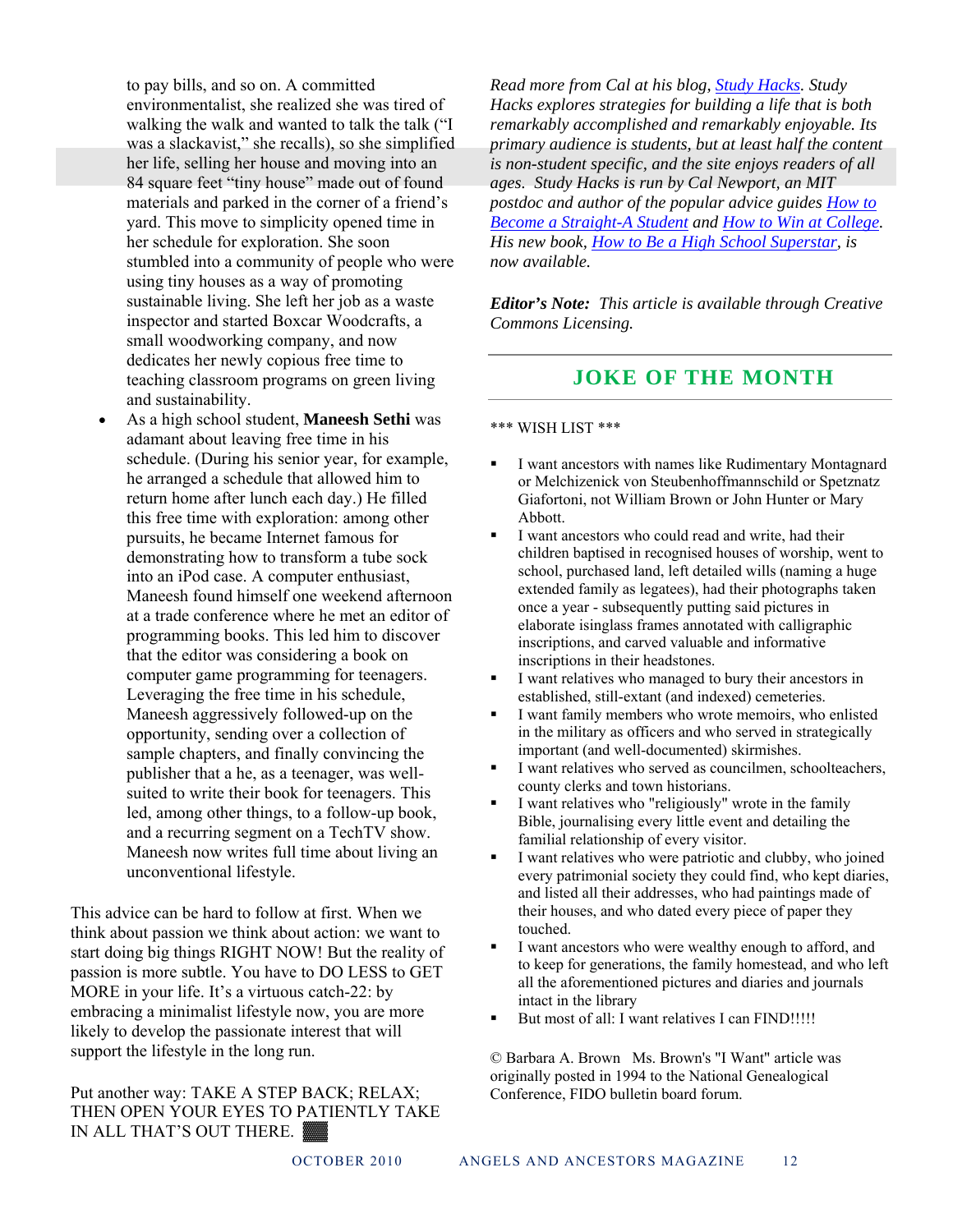#### **PARENTHOOD: GIVING YOUR CHILD A WHOLENESS**

**By Osho, an excerpt from Chapter 14, from the book, "My Way: The Way of the White Clouds"** 

The first question:

#### *Osho,*

*You said every child is born a god, yet my two children were very different right from birth. One is very serene and god-like, but the other seemed disturbed before she was influenced by any conditioning. How should we deal with the difficult one?* 

This raises a very basic question. Existence itself is divine; so from where does the evil come? From where does the bad, the immoral, the unacceptable come? The good is okay because we have made it synonymous with God – good means God. But from where does the bad come? This has puzzled humanity for centuries. As far back as we can go, this problem has always been there in the mind of man.

The logical solution, the solution that the mind can find, is to divide existence, to create a duality, to say that there is God, which is good, and there is evil, the devil, Beelzebub, Satan, which is bad. Mind thinks the problem is solved – so all that is bad comes from the devil, and all that is good comes from God. But the problem is not solved; the problem is only pushed back a little. The problem remains the same. You have pushed it back a step, but nothing is solved – because from where does the devil come?



Picture from 3b.blogspot.com

If God is the creator, then he must have created the devil in the beginning, in the first place. Or God is not the supreme creator – the devil has always been there, just as an enemy, the antagonistic force – then both are eternal. If the devil is not created then the devil cannot be destroyed, so the conflict will continue eternally. God cannot win – the devil will always be there disturbing.

This is the problem for Christian theology, Mohammedan theology, Zoroastrian theology, because all these three theologies have followed the simple solution that mind suggests. But mind cannot solve it. There is another possibility which doesn't come from the mind and will be difficult for the mind to understand. That possibility has arisen in the East, particularly in India, and that possibility is that there is no devil, there is no basic duality – only God exists, there is no other force. This is what *advait* – the non-dual philosophy – means: only God is. But still we see the evil is there!

Hindus say that the evil exists in your interpretation, not in itself. You call it bad because you cannot understand it or because you are disturbed by it. It is your attitude that makes it bad or appear bad. There is no evil. Evil cannot exist. Only God exists, only the divine exists.



Picture from kidsparentsclub.com

Now I will take your problem against this background. Two children are born – one is good, one is bad. Why do you call one good and why do you call the other bad? Is it really, is it reality – or your interpretation? Which child is good, and why? If the child is obedient the child is good; if the child is disobedient the child is bad. One who follows you is good, one who resists is bad. Whatsoever you say, the one accepts it. If you say: "Sit silently" – the one sits. But the other tries to disobey, tries to be rebellious – the other is bad. This is your interpretation. You are not saying anything about the children; you are saying something about your mind.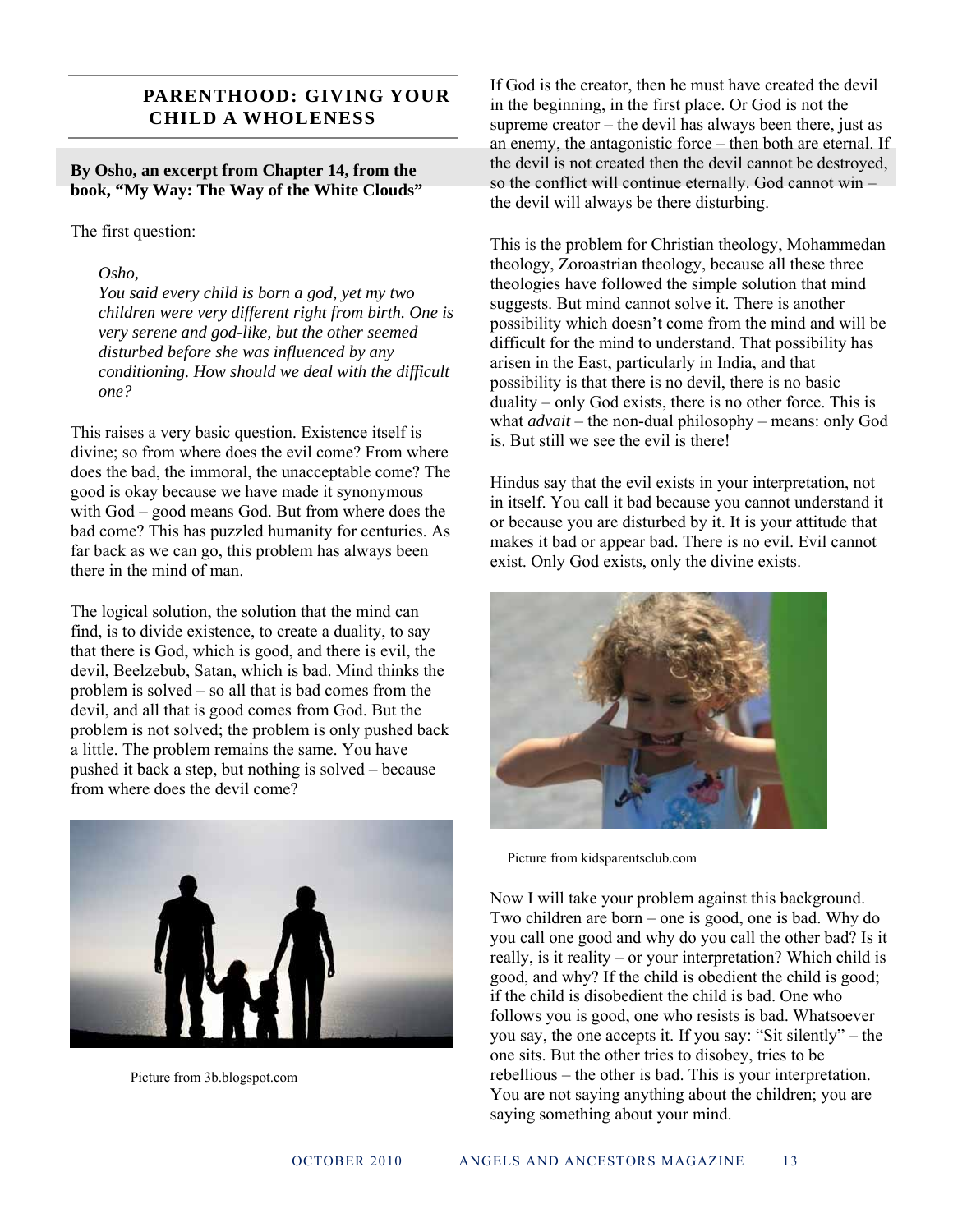Why is the obedient one good? In fact, the obedient ones have never been brilliant, have never been very radiant; they have always been dull. No obedient child has been a great scientist or a great religious man, or a great poet – no child who is obedient. Only disobedient ones have been great inventors, creators; only the rebellious one transcends the old and reaches to the new and into the unknown.

But for the parents' ego the obedient one feels good, because it helps your ego. When the child follows you, whatsoever you say, you feel good; when the child resists and denies you, you feel bad. But a really alive child *will* be rebellious. Why should he follow you? Who are you? Why should he follow you just because you are a father? What have you done to be a father? You have been just a passage – and that too very unconscious. Your sex is not a conscious act, you have been pushed by unconscious forces to move into it. The child is just an accident. You were never expecting, you were not consciously aware to whom you were giving an invitation to come. The child has suddenly come as a stranger. You have fathered it, but you are not the father.

When I say you have fathered it, it is a biological thing. You were not needed, even a syringe can do that. But you are not a father because you are not conscious. You have not given the invitation, you have not asked a particular soul to enter the womb of your wife, your beloved. You have not worked for it.

And when the child is born, what have you been doing to it? When you say the child should follow you, are you confident enough that you know the truth that he should follow you? Are you confident enough, certain that you have realized something that the child should follow?

You can force yourself on the child because the child is weak and you are strong. That is the only difference between you and your child. Otherwise you are also childish, ignorant; you have not grown, you are not mature. You will get angry just like the child, you will get jealous just like the child, and you will play with toys just like the child. Your toys may be different, a little bigger, that's all.

What is your life? Where have you reached? What wisdom have you gained so that the child should follow you and should say yes to you whatsoever you demand?

A father will be conscious; he will not force anything on the child. Rather, he will allow the child to be

himself, he will help the child to be himself. He will give freedom to the child, because if he has known anything, he must know that only through freedom does the inner grow. If he has experienced anything in his life, he knows well that experience needs freedom. The more freedom, the richer is your experience. The less freedom, the less is the possibility to experience. If there is no freedom at all then you can have borrowed experiences, imitations, shadows, but never the real thing, never the authentic.

Fathering a child will mean giving him more and more freedom, making him more and more independent, allowing him to move into the unknown, where you have never been. He should transcend you, he should go ahead of you, he should surpass all the boundaries that you have known. He must be helped but not forced, because once you start forcing you are killing, you are murdering the child.

The spirit needs freedom – it grows in freedom and only in freedom. If you are really a father you will be happy if the child is rebellious, because no father would like to kill the spirit of the child.

But you are not fathers. You are ill with your own illnesses. When you force a child to follow you, you are simply saying that you would like to dominate someone. You cannot do it in the world, but this small child – at least you can dominate him, possess him. You are being a politician to the child. You want to fulfill some unfulfilled desires through the child – domination, dictatorship. At least you can be a dictator to the child; he is so weak, he is so young and helpless, and he depends on you so much, that you can force anything on him. But by forcing you are killing him. You are not giving birth to him, you are destroying him.

The child who follows will look good – because he is dead. The child who is rebellious will look bad because he is alive.

Because we have missed life ourselves, we are against life. Because we are already dead, dead before death, we always want to kill others. Subtle are the ways. In the name of love you can kill. In the name of compassion you can kill. In the name of service you can kill. We find beautiful names– deep down, the murderer is sitting.

Realize this, then you will not think in these terms – that this child is good and that child is bad. Don't interpret. Every person is unique, every person is different. The divine creative force is such that it never repeats.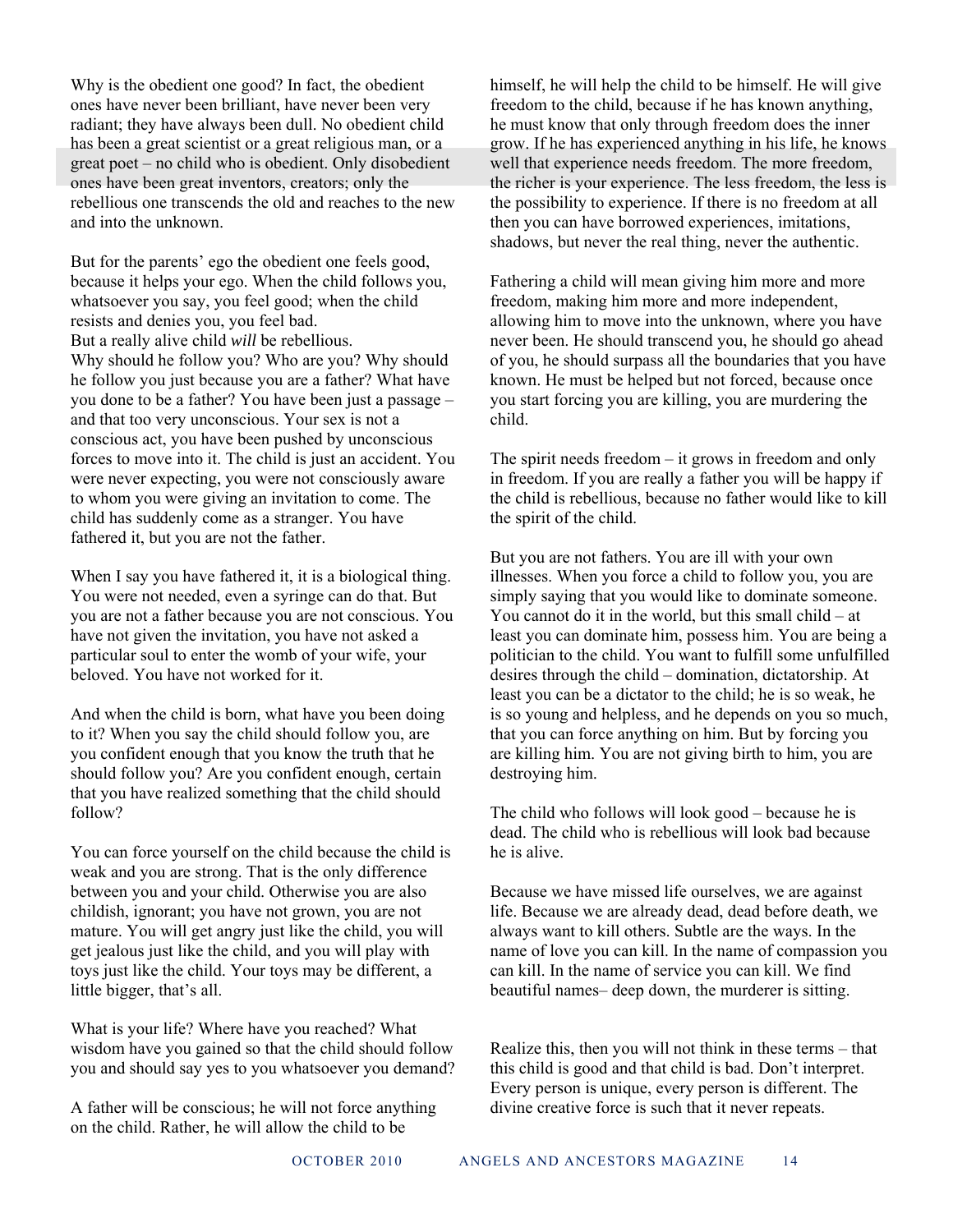So only say this much, that this child is different from that child. Don't say this is good and that is bad. You don't know what is good and what is bad. This child is obedient, that child is disobedient; but no one knows what is good.

And don't force. If this child is obedient in his own spontaneity, then it is good. This is his nature – help it to grow. And if that child is rebellious, disobedient, this is his nature – help him to grow. Let one grow to be a deep yes-sayer; let the other grow to be a deep nosayer. But don't interpret, because the moment you interpret you start destroying. This is his nature to say yes, and that is his nature to say no. Both are needed.

Editor's note: This article is part of the Osho talks that have been compiled into one book. To read more from this book, and to finish the chapter, please see the book, **"My Way: The Way of the White Clouds" by Osho.**

## **RITUAL CAT**

#### **From traditional Buddhist Teachings**

When the spiritual teacher and his disciples began their evening meditation, the cat that lived in the monastery made such noise that it distracted them. So the teacher ordered that the cat be tied up during the evening practice. Years later, when the teacher died, the cat continued to be tied up during the meditation session. And when the cat eventually died, another cat was brought to the monastery and tied up. Centuries later, learned descendants of the spiritual teacher wrote scholarly treatises about the religious significance of tying up a cat for meditation practice. ∆∆∆

Picture from www-usr.rider.edu



## LIVING HEALTH

#### **13 FLAT-BELLY FOODS TO BEAT THE BLOAT**

#### *Adapted from Marie Claire Magazine*



More than 10 million Americans regularly complain about being bloated. That uncomfortable sensation — the result of air passing through your intestines — is often caused by a tempting culprit: salty and fatty foods. So, what's safe to eat to keep women from unbuttoning those skinny jeans? We researched the top fruits, vegetables, herbs, and spices that will save any stomach from an uncomfortable expansion.

#### **Oranges and Watermelons**

Because water flushes waste and excess water out of your system, enjoying water-rich foods is ideal. Watermelons, as their name suggests, are almost all water — 92 percent. Oranges too are approximately 80 to 90 percent water.

#### **Yogurt**

Not only does yogurt have high water content, but it promotes the growth of good bacteria in the stomach. This bacteria is responsible for the reduction of excess gas that accumulates in the organ over time.

#### **Garlic**

This plant helps reduce the levels of fat in the liver, whose main functions include detoxification and the production of biochemicals necessary for digestion major aspects of the prevention of bloating.

#### **Bran Cereal and Oatmeal**

Fiber helps relieve constipation, an all-too frequent cause of bloating. By adding bulk in the form of certain cold or hot cereals, everything moves through the intestines more quickly. Because women need at least 25 grams of fibre daily, eating a bran cereal with at least five grams of fibre per serving helps reach that goal. Just be certain to not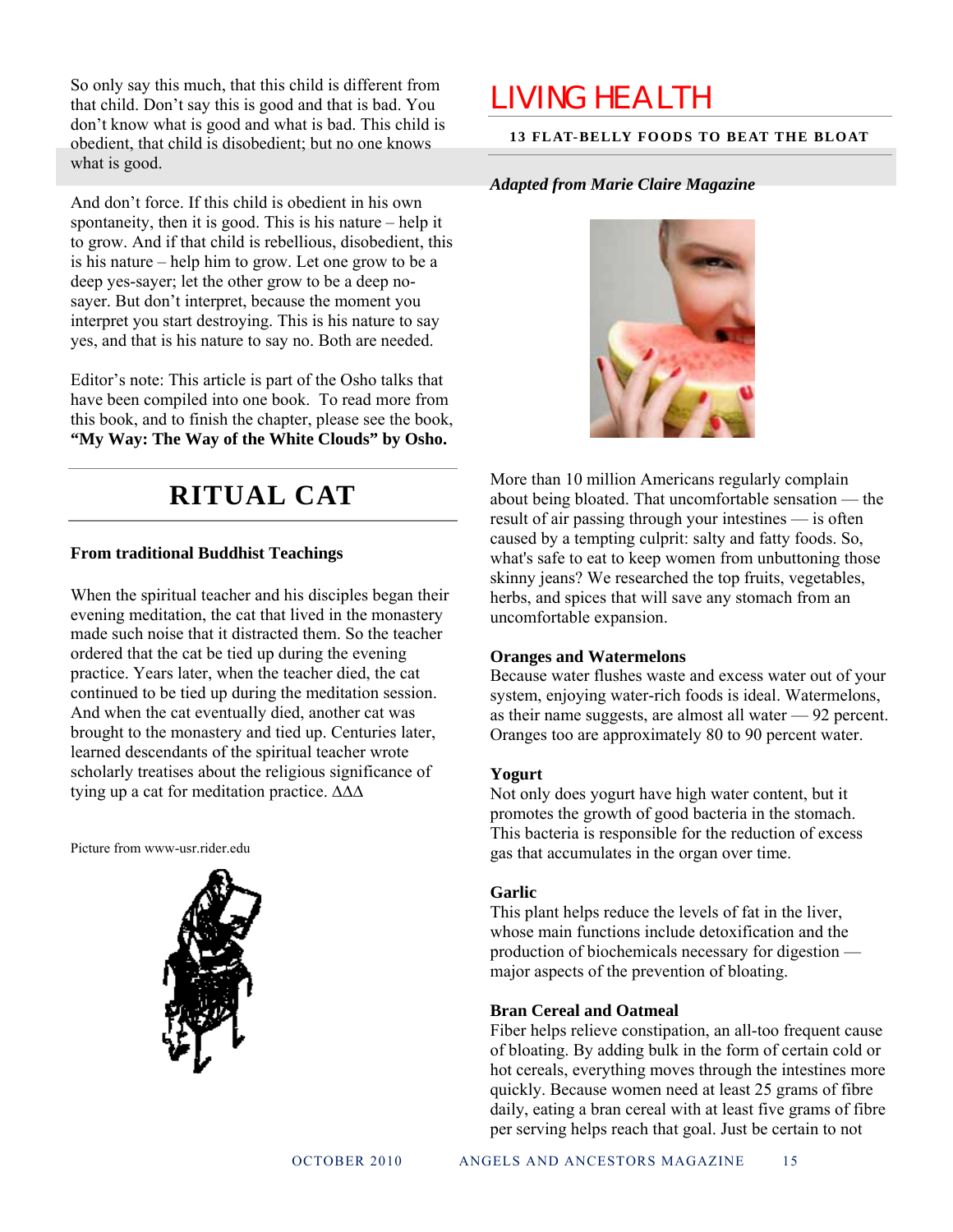add too much fibre to your diet too fast, or worsened bloating can occur.

#### **Strawberries and Blueberries**

Fibre also takes the form of certain delicious fruits and berries. Snacking on high-fibre foods such as strawberries and blueberries, as well as dried apricots and dried plums, can help clean out one's system regularly.

#### **Grapefruit**

Like other fruits with high water content, grapefruit is nearly 90 percent water. An added benefit of snacking on this pink treat: It's high in fat-burning enzymes.

#### **Broth-Based Soup**

Soups based on broth — not chowders, purees, or cream soups that are high in saturated fat — have an extremely high water content yet can be filling. Plus, the sodium levels should not be high as long as the soups are made with natural ingredients and don't come from a can. Canned soups often have as much as 1,000 milligrams of sodium, which is half of the daily recommended limit, in a single serving.

#### **Lettuce and Spinach**

These green leaves, in addition to kale and chard, require ample chewing and provide a healthy dose of fibre, vitamins, and minerals. They also help with acid indigestion, constipation, and urinary tract infections.

#### **Peppermint and Ginger**

Carminative herbs, which include peppermint as well as chamomile and ginger, are gas reducers and can be enjoyed in tea form. In addition to these herbs, bitter herbs, despite their taste, are effective at stimulating the digestive tract as well as the flow of saliva.

#### **Chili Peppers**

Not just a spice to heat up a meal, these peppers reduce the risk of high blood pressure, stroke, and heart disease. Capsaicin, an active ingredient found in the peppers, can also increase metabolism and curb food cravings, especially for sweets.

#### \*\*\*\*\*\*\*

**Editor's Note:** Our ancestors did not have all the pharmaceuticals that we have today, to clear up health issues. They relied on natural products, and usually products that they could harvest from Nature's garden, or that they could grow and harvest from their own gardens. Perhaps all the additives in our food today even contribute to bloating. The remedies below are all obtainable from the produce section – including making homemade broth soup – or from the cereal section. Send us your feedback on which remedies worked well for you!

## **SPIRIT ANIMAL - BLUE JAY**

#### **By Judith Hirst**



Blue Jay watching for it's next meal" - picture from Wikipedia

The Blue Jay wears the many colours of Father Sky. Although, Blue Jay is native to most of North America, one may go years without seeing Blue Jay, almost the way we see old friends from time to time. Even though we do not talk every week, we have no doubt that should we need them, they will always answer our call. So, if you are starting to see Blue Jay, he is answering your call.

You may say, "I have not called on Blue Jay". However, you may have asked God or Great Spirit to show you what is next in your life, what is holding you back, or what your next step is. Blue Jay wears the colour blue and the little blue crest (cap) as part of his messenger duties from Great Spirit. Blue Jays do not have naturally blue feathers. Rather, their blue colouring is from light refraction on their feathers. When Blue Jay feathers are removed from the bird, they turn darkish as the light refraction no longer works.

Our Ancestors have passed down stories that say this colouring was a gift from the Gods because of the impossible tasks Blue Jay was given to do. One of the traits associated with Blue Jay is the "Trickster" aspect of his behaviour. Blue Jay steals - eggs and other things destroys nests or other things, plays jokes and shape shifts. All of these characteristics have caused the other birds and animals to shun Blue Jay. Many humans shun him because of his harsh, noisy call, and his habit of making a mess of bird food or other things. Yet, by these actions, Blue Jay plays an important role in teaching everyone to take better care of what they have, to value home and family, to be discerning about what they believe, and to keep their sense of humour.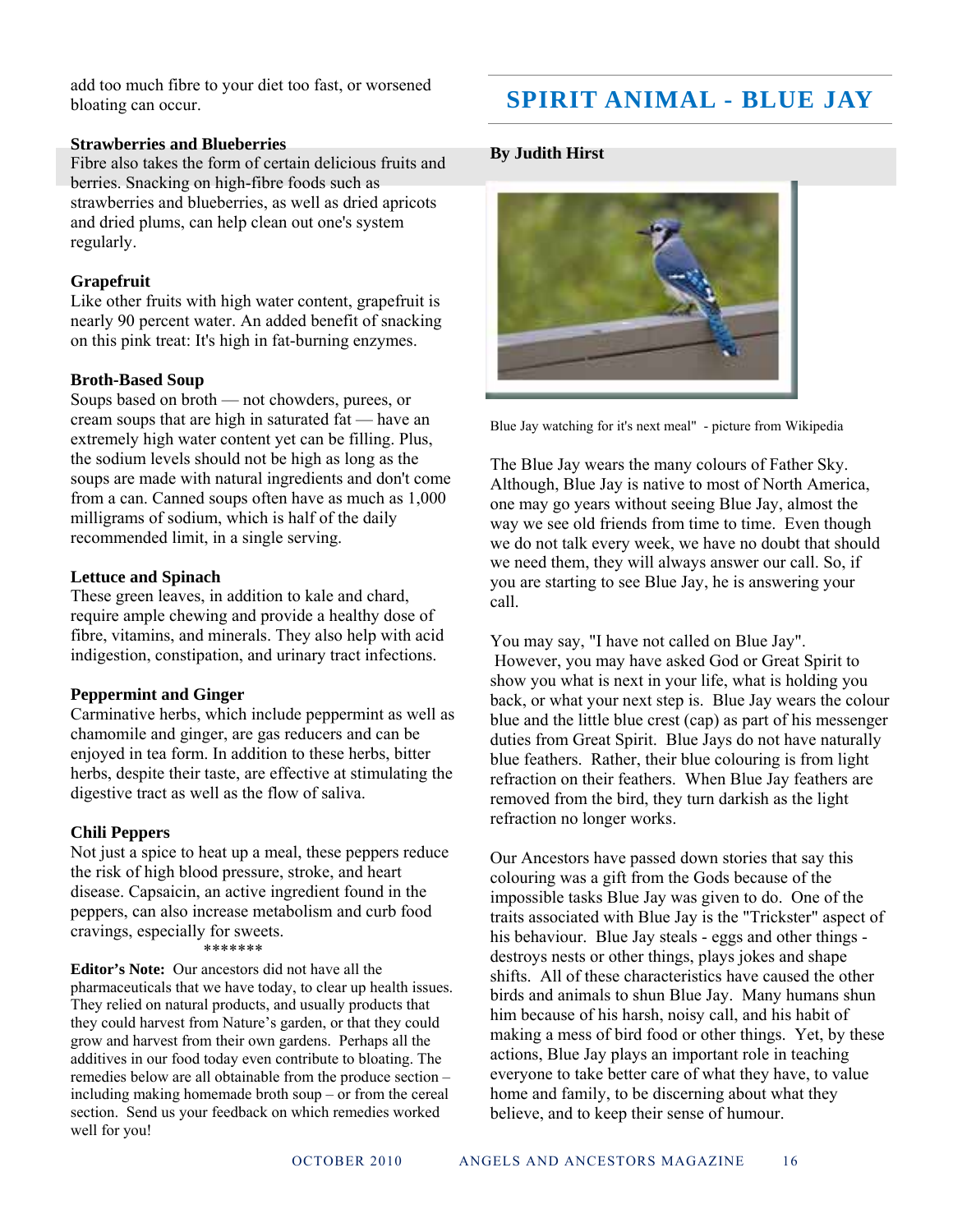Blue Jay comes to you as a teacher. He uses noise to distract. Are you easily distracted by noise or commotion? Now is the time to work at being more disciplined. He shows you how easy it is to take away another's power. Yet, shunned and mostly alone, Blue Jay walks his talk (integrity) and stands in his power. Blue is the colour associated with the throat chakra the chakra of truth. Regardless of how one views Blue Jay's voice, he teaches us that when we have something to say, it does not matter how harsh it sounds if it is the truth. Being able to stand alone and say what needs to be said is Blue Jay's lesson in leadership.

Blue Jay comes to tell you that it is time to step into your truth, and find the resources within to acknowledge that people (governments, corporations, family, employers) have been taking advantage of you whittling away at your nest (income and home) and that now is the time to make changes. Just as Blue Jay shifts shape from bird to human, he tells you that you may shift to be anyone you wish to be. The power is within you. Blue Jay recognizes talent, and he says that you, too, have talent. Recognize that it needs nurturing and developing, and that along with Blue Jay as a teacher, you will need to find other teachers of strength and integrity to help you cultivate the innate skills that are within you.

If Blue Jay is working with you, now is a good time to remember how connected everything is. Blue Jay represents the blue of the skies and the oceans and the point on the horizon where they become one. Just as the wave cannot exist on its own, Blue Jay's feathers do not exist without the nurturing life support of Jay's body. He reminds you that your light cannot shine without nurturing the body and the soul, and that now is a good time to get started on your journey to live harmoniously with the Earth.

May you have nothing but blue skies!

#### Judy@angelsandancestors.com \*\*\*\*\*\*\*\*\*

*© Judith Hirst, August 26, 2008. This article first appeared on Angelsandancestors.blogspot.com, and it has been changed slightly for the magazine format. Judith is a Non-traditional Shaman. She works with Great Spirit, the Ancestors, the Goddesses and Gods, and angelic realms. She writes, teaches workshops, coaches, and assists clients help themselves on healing their body. See her blog at* 

*angelsandancestors.blogspot.com. Judy has a new blog dealing with software at*  softwareislikeanonion.blogspot.com.

*Editor's Note: I remember my grandmother getting me to polish the silver with a little bit of lemon juice (squeezed from a real lemon) and some baking soda. The silver gleamed! It seems that we have lost some the very simple solutions that our Ancestors had for everyday problems. We hope that you enjoy this article on the versatility of baking soda.* 

### **SIXTY USES OF BAKING SODA**

#### **By Harry Godwin**

Bicarbonate of soda or baking soda has many different uses in the household. Although much more expensive products have been developed over the years to do the same jobs, baking soda can work for you just as well, if not better. Use it in the following ways:

- 1. To make your own baking powder, stir and sift together 2 parts of Cream of Tartar to 1 part baking soda and 1 part cornstarch.
- 2. Be sure to keep an extra box of baking soda by your stove in case of grease or electrical fire. Scatter the powder by the handful to safely put it out.
- 3. Keep a container of baking soda in your garage as well as in your car to put out a fire. It won't damage anything it touches.
- 4. Baking soda will also put out fires in clothing, fuel, wood, upholstery and rugs.
- 5. Clean vegetables and fruit with baking soda. Sprinkle in water, soak and rise the produce.
- 6. Wash garbage cans with baking soda.
- 7. Soak and wash diapers with baking soda.
- 8. Oil and grease stained clothing washes out better with soda added to the washing water.
- 9. Clean your fridge and freezer with dry soda sprinkled on a damp cloth. rinse with clear water.
- 10. Deodorize your fridge and freezer by putting in an open container of baking soda to absorb odours. Stir and turn over the soda from time to time. Replace every 2 months.
- 11. Soda absorbs kitty litter odours. Cover the bottom of the kitty box with 1 part soda; then add a layer of 3 parts kitty litter on top.
- 12. Always add 1/2 cup soda to your washing machine load.
- 13. Clean combs and brushes in a soda solution.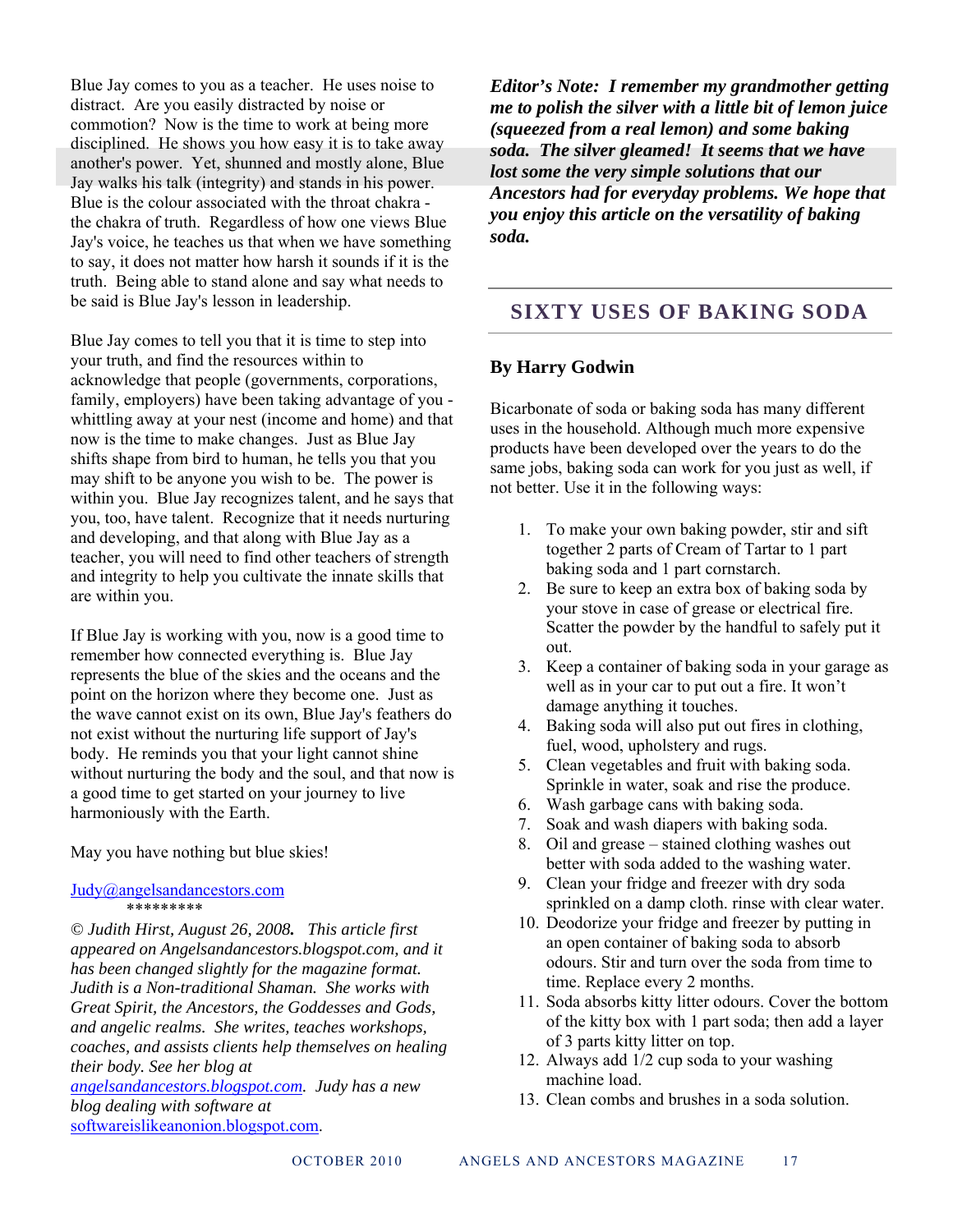- 14. Wash food and drink containers with soda and water.
- 15. Wash marble-topped furniture with a solution of 3 tablespoons of soda in 1 quart of warm water. Let stand awhile, then rinse.
- 16. Clean Formica counter tops with baking soda on a damp sponge.
- 17. Wash out thermos bottles and cooling containers with soda and water to get rid of stale smells.
- 18. To remove stubborn stains from marble, Formica or plastic surfaces, scour with a paste of soda and water.
- 19. Wash glass or stainless steel coffee pots (but not aluminum) in a soda solution (3 tbsp. soda to 1 quart water).
- 20. Run you coffee maker through its cycle with a soda solution. Rinse.
- 21. Give baby bottles a good cleaning with soda and hot water.
- 22. Sprinkle soda on barbecue grills, let soak, and then rinse off.
- 23. Sprinkle soda on greasy garage floor. Let stand, scrub and rinse.
- 24. Polish silverware with dry soda on a damp cloth. Rub, rinse and dry.



- 25. For silver pieces without raised patterns or cemented-on handles: place the silver on aluminum foil in an enamel pot. Add boiling water and 4 tbsp. baking soda. Let stand, rinse and dry.
- 26. Reduce odour build-up in your dishwasher by sprinkling some soda on the bottom.
- 27. Run your dishwasher through its cycle with soda in it instead of soap to give it a good cleaning.
- 28. To remove burned-on food from a pan: let the pan soak in soda and water for 10 minutes

before washing. Or scrub the pot with dry soda and a moist scouring pad.

- 29. For a badly-burned pan with a thick layer of burned-on food: pour a thick layer of soda directly onto the bottom of the pan, then sprinkle on just enough water so as to moisten the soda. Leave the pot overnight, and then scrub it clean next day.
- 30. Rub stainless steel and chrome with a moist cloth and dry baking soda to shine it up. Rinse and dry. On stainless steel, scrub in the direction of the grain.
- 31. Clean plastic, porcelain and glass with dry soda on a damp cloth. Rinse and dry.
- 32. Remove that bad smell from ashtrays with soda and water.
- 33. Sprinkle a bit of dry soda in your ashtrays to prevent smouldering and reduce odour.
- 34. Clean your bathroom with dry soda on a moist sponge – sink, tub, tiles, shower stall, etc.
- 35. Keep your drains clean and free-flowing by putting 4 tablespoons of soda in them each week. Flush the soda down with hot water.
- 36. Soak your shower curtains in water and soda to clean them.
- 37. To remove strong odours from your hands, wet your hands and rub them hard with soda, then rinse.
- 38. Sprinkle baking soda on your wet toothbrush and brush your teeth and dentures with it.
- 39. Sprinkle soda in tennis shoes, socks, boots and slippers to eliminate odour.
- 40. Add 1/2 cups or more of baking soda to your bath water to soften your skin.
- 41. Putting 2 tbsp. of baking soda in your baby's bath water will help relieve diaper rash irritations.
- 42. Apply soda directly to insect bites, rashes and poison ivy to relieve discomfort. Make a paste with water.
- 43. Take a soda bath to relieve general skin irritations such as measles and chicken pox.
- 44. Take 1/2 teaspoon of baking soda in 1/2 glass of water to relieve acid indigestion or heartburn.
- 45. Gargle with 1/2 tsp. baking soda in 1/2 glass of water. Freshens and cleans your mouth.
- 46. Used as a mouthwash, baking soda will also relieve canker sore pain.
- 47. To relieve sunburn: use a paste of baking soda and water.
- 48. Bug bites: use a poultice of baking soda and vinegar.
- 49. Bee sting: use a poultice of baking soda and water.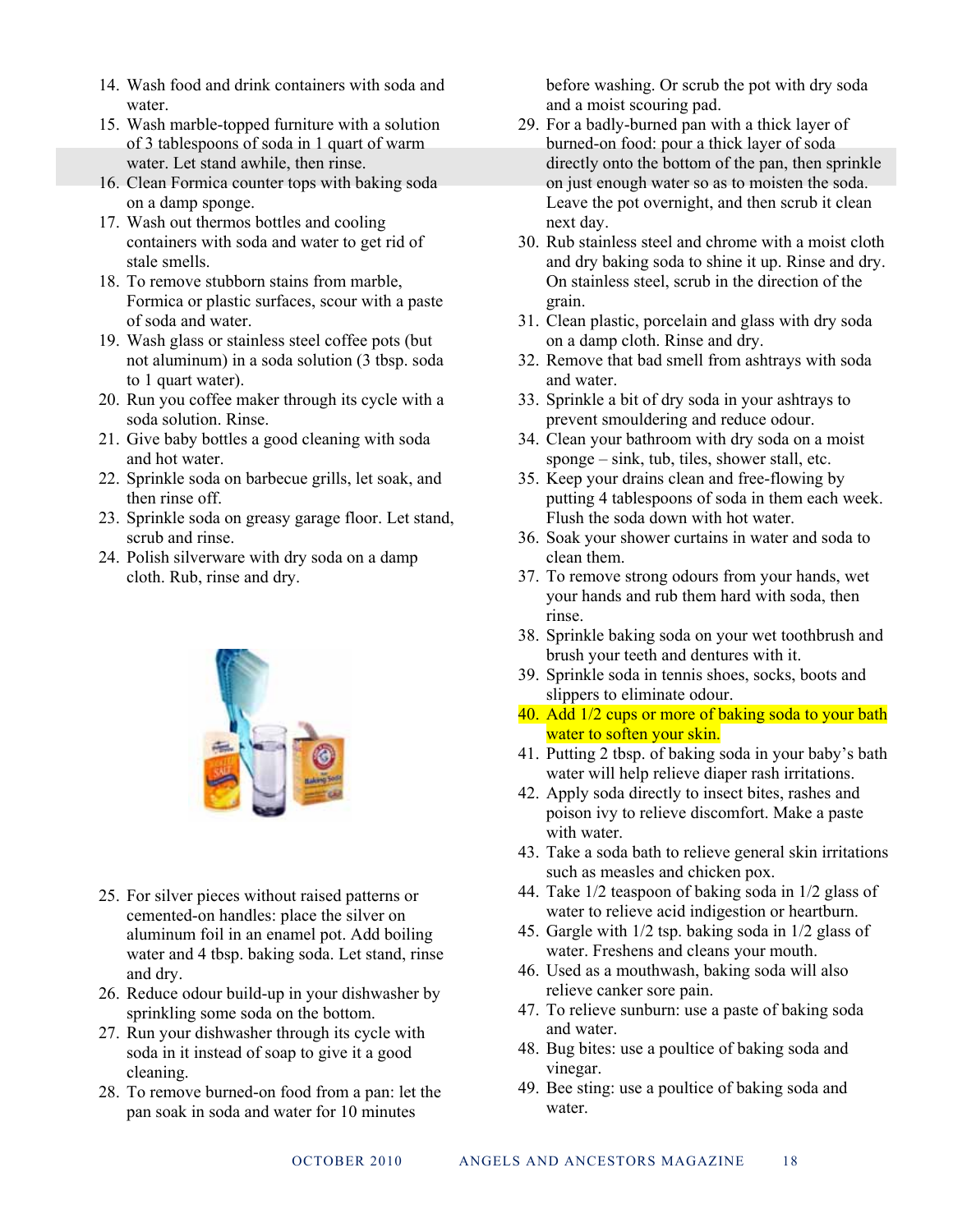50. Windburns: moisten some baking soda and apply directly.

#### 51. Making Play Clay with baking soda: combine 1 1/4 cups water, 2 cups soda, 1 cup cornstarch.

- 52. Use soda as an underarm deodorant.
- 53. If your baby spits up on his shirt after feeding, moisten a cloth, dip it in baking soda and dab at the dribbled shirt. The odour will go away.
- 54. When scalding a chicken, add 1 tsp. of soda to the boiling water. The feathers will come off easier and flesh will be clean and white.
- 55. Repel rain from windshield. Put gobs of baking soda on a dampened cloth and wipe windows inside and out.
- 56. Add to water to soak dried beans to make them more digestible.
- 57. Add to water to remove the "gamey" taste from wild game.
- 58. Use to sweeten sour dishcloths.
- 59. Use dry with a small brush to rub canvas handbags clean.

~~~~~~~~~~~~~~~~~~~~~~~~~~

60. Use to remove melted plastic bread wrapper from toaster. Dampen cloth and make a mild abrasive with baking soda.



**No one behind, no one ahead. The path the ancients cleared has closed. And the other path, everyone's path, Easy and wide, goes nowhere. I am alone and find my way. —ancient Sanskrit verse adapted by Octavio Paz** 

## **GIVING THANKS**

**By Brandy Hemlow, CBP** 



Picture from wired.com

When I think of October, I always think about Thanksgiving, which for me means turkey, stuffing, gravy – you see where I'm going with this…….but once I've cleaned off my plate and usually unbuttoned the top button of my pants, what's left? What can fill us up?

Well, it's something we can't smell or taste, but it is definitely something we can feel. That something is gratitude. Giving Thanks. But why is it that it only seems to appear on our calendar once or twice a year?

Sometimes there are reasons, often subconscious, that we are afraid or unaccepting of the good things in our lives. It's like we don't even have the eyes to see them. I was one such person, until a wonderful thing happened to change my view.

A few months ago, while attending a class, I met a woman who discussed her Gratitude Journal. A Gratitude Journal? Well, I had never heard of such a thing. I had journalled (I guess ungratefully) for many years and am a big fan of journaling. I have even recommended it to clients of mine, but I had always seen journaling as a way to vent emotions or analyze problems with the hope of getting some insight and release, and it is quite effective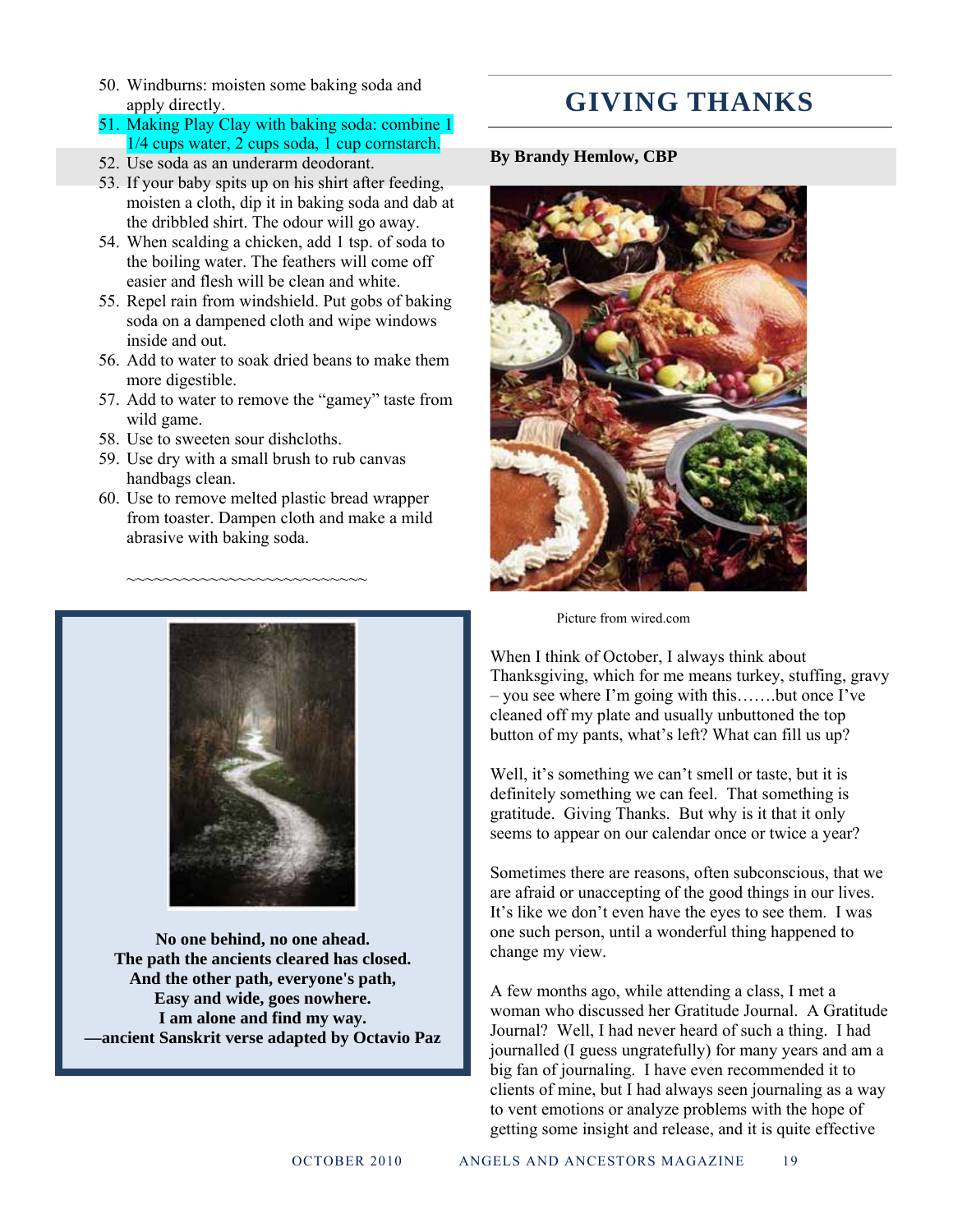for that. But this other form of journaling - this "Gratitude Journal" had a whole different feel to it, so I inquired further of her and it was simple – at the end of every day she writes down what she is grateful for. Easy right? I wasn't so sure. For so long my focus had been my "problems" that I was having a hard time seeing anything else, but I thought "what do I have to lose besides some unhappiness", so I gave it a try.

That very night, at the end of my journal entry I wrote about what I was grateful for that day. I started out thinking "okay, just find one thing you are grateful for". Well, that one thing turned into two and three and four and on and on……..and something fascinating happened when I was finished. I had completely forgotten about the "problems and issues" and had this amazing feeling of peace, wholeness and happiness and experienced a deeper level of letting go then I ever had in the past.

All the rest didn't matter, because by the end of the day, by the end of everyday, lying in my bed, I was grateful for even just that - having a warm bed to sleep in that night. And I could finally feel that. See that. It was real and literally staring up at me. It's really a beautiful thing – going to bed each night and writing about what you're grateful for and realizing that you're grateful for even being able to write. For seeing and feeling the beauty in the everyday, in the things we take for granted and witnessing the awe return to your life. That is something I want in my life everyday, not just once or twice a year.

So give it a try. Write down one thing you are truly grateful for each day. The more you are grateful for the more the universe will give you to feel grateful for. Your plate can be full year round.

And you know what? It is simple. Really, aren't all the best things in life the simple things? Like a warm piece pumpkin pie. Mmmmmm – pumpkin pie.

I am grateful!

#### \*\*\*\*\*\*\*\*

*© Brandy Hemlow, CBP September 2010, and used with permission. Brandy Hemlow is a Certified BodyTalk Practitioner located in Calgary. For more information on BodyTalk contact Brandy @ (403) 463- 3063 or visit www.bodytalksystem.com.* 

## **PERSPECTIVE ON EARTHQUAKES**

Excerpt from *The Story of Light, Through Heaven's Gate*, by S. Roger Joyeux

*Earthquakes have always been a part of Earth's history. More recently, our planet has developed a wobble due to Planet X. Consequently, earthquakes have increased significantly in number. The traditional reason for quakes is not so obvious, yet consistent from quake to quake. The following is an excerpt from The Story of Light, Through Heaven's Gate (from Chapter 18, section 6 "Change: Volcanoes and Earthquakes") about what happens during the evolution of the planet that causes earthquakes.* 



Cars lie overturned after the highway they were travelling on was destroyed in an earthquake in Santiago February 27, 2010 – from www.boston.com.

The next notable shift in the harmonics of the Earth is the re-alignment of the energies of the continents earthquakes. Continents do not always need earthquakes to effect realignment, however.

Earthquakes occur along fault lines between two landmasses, but the fault is not the catalyst for earthquakes. A continental land mass assumes its own vibrational identity because it assimilates a select range of light frequencies, different from the range of frequencies assimilated by adjacent landmasses. Each land mass is therefore separate from other landmasses and carries its own characteristic energies. The continental plate known as the prairies of North America, for example, is different from the continental plate east of the Appalachians. The continental plate of Greenland is different from the continental plate of Iceland. Each continent carries its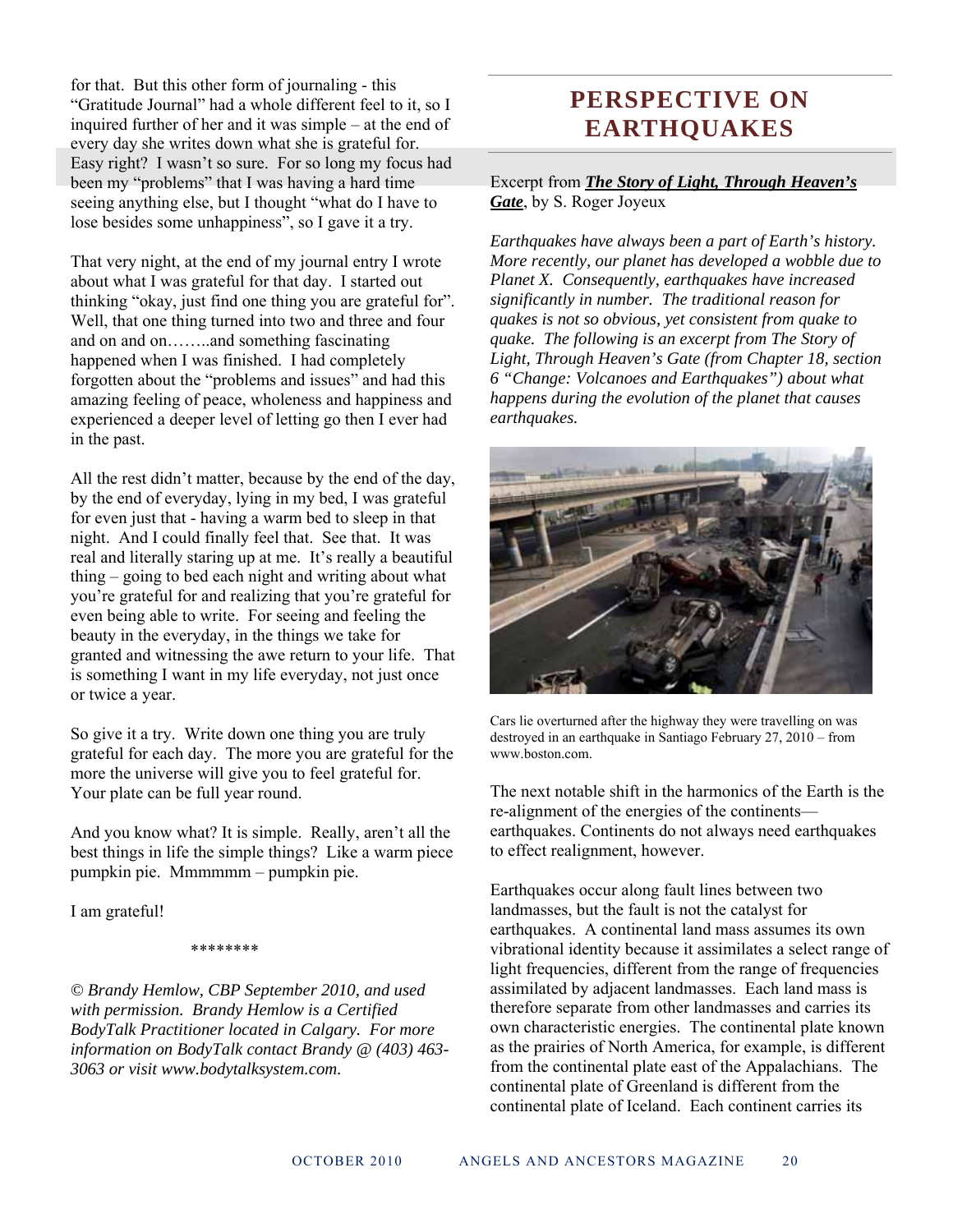own frequencies, its own energies, its own vibrations, and defines itself with its own boundaries.

Early in the Earth's history, there was a great need for landmasses to heave up and separate. In effect, landmasses started with very little or no light, and grew as light accumulated within. Each continental plate attracted a different set of frequencies, and thereby, contributed a different portion of the light frequencies needed to advance Earth's enlightenment. Some continents grew faster than others. Therefore, separation continued along the many fault lines. One land mass arose, while the adjacent masses seemed to fall.

In the current epoch, evolution has advanced sufficiently to cause changes to the organization of Earth's structure. The new modus operandi does not involve a series of separate landmasses, each with a unique set of light frequencies, and each grating against the other along their mutual fault lines. Clearly, earthquakes that see one continent rubbing against another with quaking action take place. The current shifts involve the amalgamation of many of the formerly separate landmasses into larger wholes. Landmasses are merging rather than heaving up and falling. They are falling into place in alignment with the adjacent mass, rather than continuing in a state of separation. Through alignment, the light, which is unique to one landmass, shifts to and from other landmasses. Connections between the Oneness of one landmass and the Oneness of adjacent landmasses allow light to flow, and thereby, allow the energies of one continent to mix with the energies of adjacent continents. When light can flow without blockage or accumulations, earthquakes become unnecessary. Earth is becoming more than a collection of separate pieces; it is achieving a sense of wholeness.

Throughout time, separate sets of light frequencies have been building within their respective landmasses. When light is ready for release, it crosses over into other landmasses in close proximity. The separate sets of frequencies have always anchored best in the landmasses to which they were indigenous, and therefore, rarely entered the space of other landmasses. Currently, however, Earth is accelerating its lightholding capacity. Therefore, a land mass that could formerly hold only its own unique frequencies is now capable of assimilating many other frequencies. The exchange of light between landmasses is also accelerating. The light that builds within a particular landmass will inevitably shift to other landmasses either explosively as an earthquake, or gently without notice.

An earthquake, complete with its drama, aligns one landmass to another. Light flows during an earthquake. If the continental boundaries are rigidly defined, light cannot pass, except through explosive action. Quaking follows the explosive release of built-up energies when light can find no alternative route. The exchange of light, however, need not be explosive. Nature provides many of its own avenues of exchange through rivers, glaciers, and even through the growth of forests. Forests bring light forth for distribution from both the atmosphere, through photosynthesis, and from the Earth, through their root systems. The wind then carries this light from the trees to other continents. Such mediums provide a natural means by which light flows from one continental plate to another, thereby relieving the tension of light frequency build-up.

An alternative to nature's gentle release of light involves the contribution of conscious human light-workers. The divine will can once more harness the incarnate mind to invoke the divine plan. A single light-worker or a group of light-workers, sitting in meditation, with the intent of bringing peace and harmony to Earth, whether they know what they are doing or not, can actively set up an etheric magnetic field through which light can flow. If the magnetic field is strong enough, and if the group or person is close enough to the boundary between continents, their efforts will contribute to the exchange of light between continental plates. Light-workers have the power to transfer light and to prevent earthquakes. ▓

*Roger Joyeux lives in Calgary with his wife, Judy, and with their two dogs Magic and Sage. He is available for Crystal Healing and Empowerment layouts and does workshops from time to time. His books, The Story of Light, Through Heaven's Gate and the first volume, The Story of Light, Path to Enlightenment, are available through the website, www.thestoryoflight.com*



Bridge in fall from an email on "Seasons"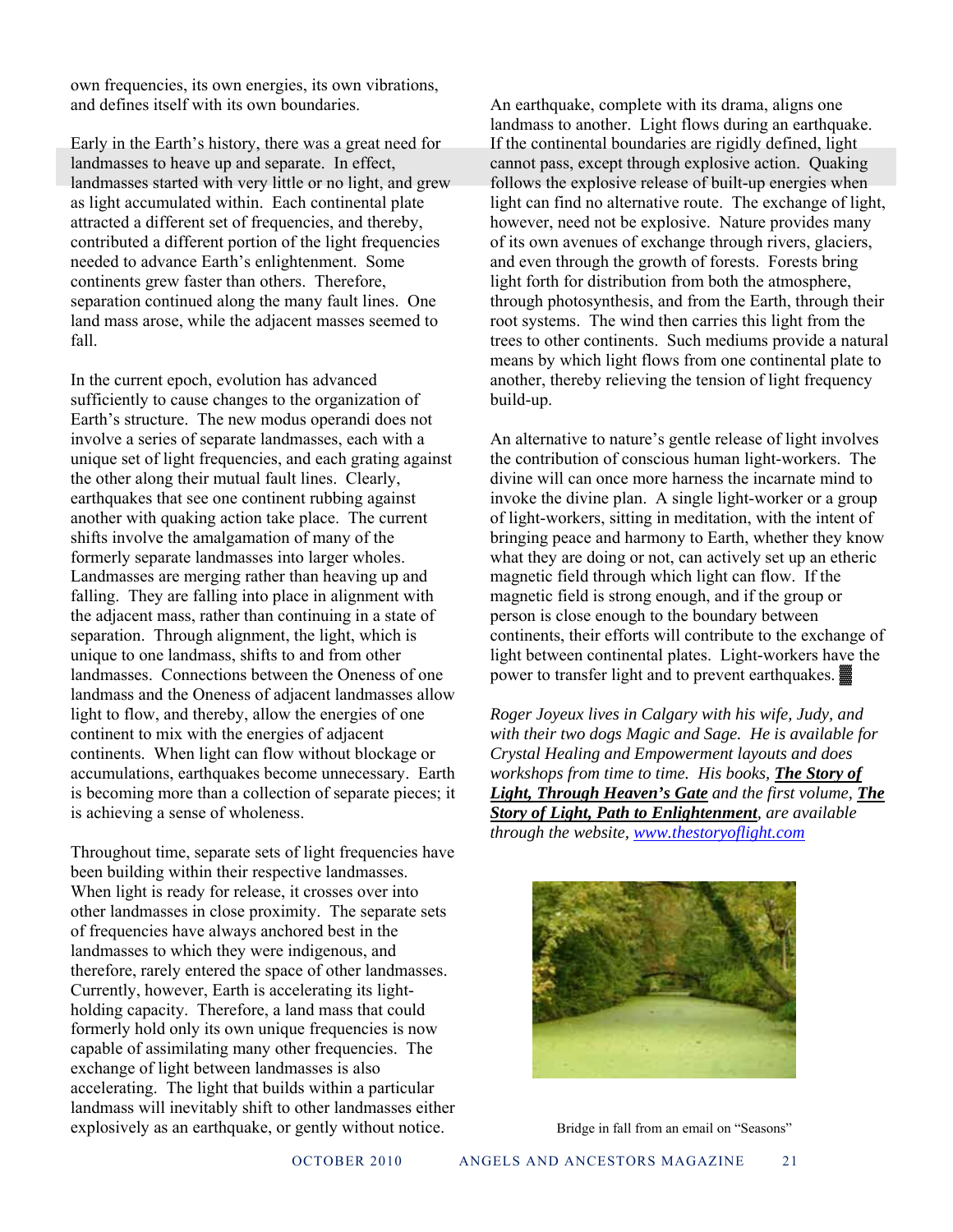### **FROM JUDY'S KITCHEN – RECIPES FOR FALL**

#### **By Judy Hirst**

Our Ancestors were all very good cooks, and they knew how to make meals out of what seemed like nothing. One of the best uses of dry or stale bread was for stuffing for a chicken or a turkey. Here is my favourite stuffing recipe.

#### **STUFFING**

3/4 cup butter

- 2 1/2 cups chopped onions
- 2 cups chopped celery
- 4 teaspoons dried sage
- 1 teaspoon salt
- 1 teaspoon dried savoury
- 1 teaspoon pepper
- 1 teaspoon marjoram
- 1/2 teaspoon dried thyme

14 cups dried white bread, cubed for turkey and 3 to 7 cups dried bread for chicken, depending on the chicken's size

In a large frying pan, melt butter over a medium heat. Fry onions and celery together with the dried herbs, salt and pepper, stirring often, until vegetables are tender, about 10-15 minutes.

Transfer the mixture to a very large bowl. Add the bread cubes and mix well.

If you are making the stuffing ahead: Transfer the cooked vegetable mixture to a large bowl. Let cool and refrigerate in an airtight container for 24 hours. Mix with bread cubes before stuffing the bird. Stuff poultry both at the neck and the chest cavity

When you visit my house, more than likely there will either be a pot of soup on the stove, or, I have just taken a pot off the stove. I have many favourite soup recipes. Here is one of them.

#### **SPLIT PEA SOUP**

2 cups split peas, rinsed 6 cups cold water 5 cups chicken broth (I use vegetable broth) 1 carrot, finely chopped 1 celery stalk with leaves, finely chopped

1 onion, finely chopped

3 garlic cloves, finely chopped 1 teaspoon sugar (optional) 2 teaspoons lemon juice 1 bay leaf salt & pepper to taste dash each of parsley, thyme, marjoram and cayenne pepper

(For variation add 1 cup of finely chopped ham.)

In a large pot add peas with 6 cups of cold water. Bring the water to a boil, then reduce the heat and simmer for 1 1/2 hours until the split peas are tender.

 Add chicken broth, carrot, celery, onion, garlic, sugar, lemon juice, bay leaf and all spices. Bring to a boil, reduce heat and simmer for another 1/2 hour or until carrots are soft. Remove the bay leaf. Cool slightly. Puree in a blender for a smooth soup or leave as is.

I am a fan of potatoes, especially baked potatoes. I like newly dug potatoes, baked in the oven, with cheese. Try it, you'll like it!

#### **Cheesy Herb Baked Potatoes**

4 medium sized potatoes

- 1 teaspoon salt
- 2-3 tablespoons melted butter
- 2-3 tablespoons fresh herbs chopped (parsley, chives, thyme or sage)

OR

2-3 teaspoons dried herbs of your choice

- 4 tablespoons cheddar cheese, grated
- 1 1/2 tablespoons Parmesan cheese

Preheat oven to 425ºF.

Peel potatoes if the skin is tough, otherwise just scrub and rinse them. Cut them into thin slices but do not cut all the way through. (You can use the handle of a spoon to prevent the knife from cutting all the way through). Put potatoes in a baking dish. Fan them out slightly. Sprinkle with salt and drizzle with butter. Sprinkle with herbs. Bake potatoes for about 50 minutes.

Remove potatoes from the oven. Sprinkle with the cheeses. Bake potatoes for another 10-15 minutes until they are lightly browned, cheeses are melted and potatoes are soft inside. Check with a fork. Eat!

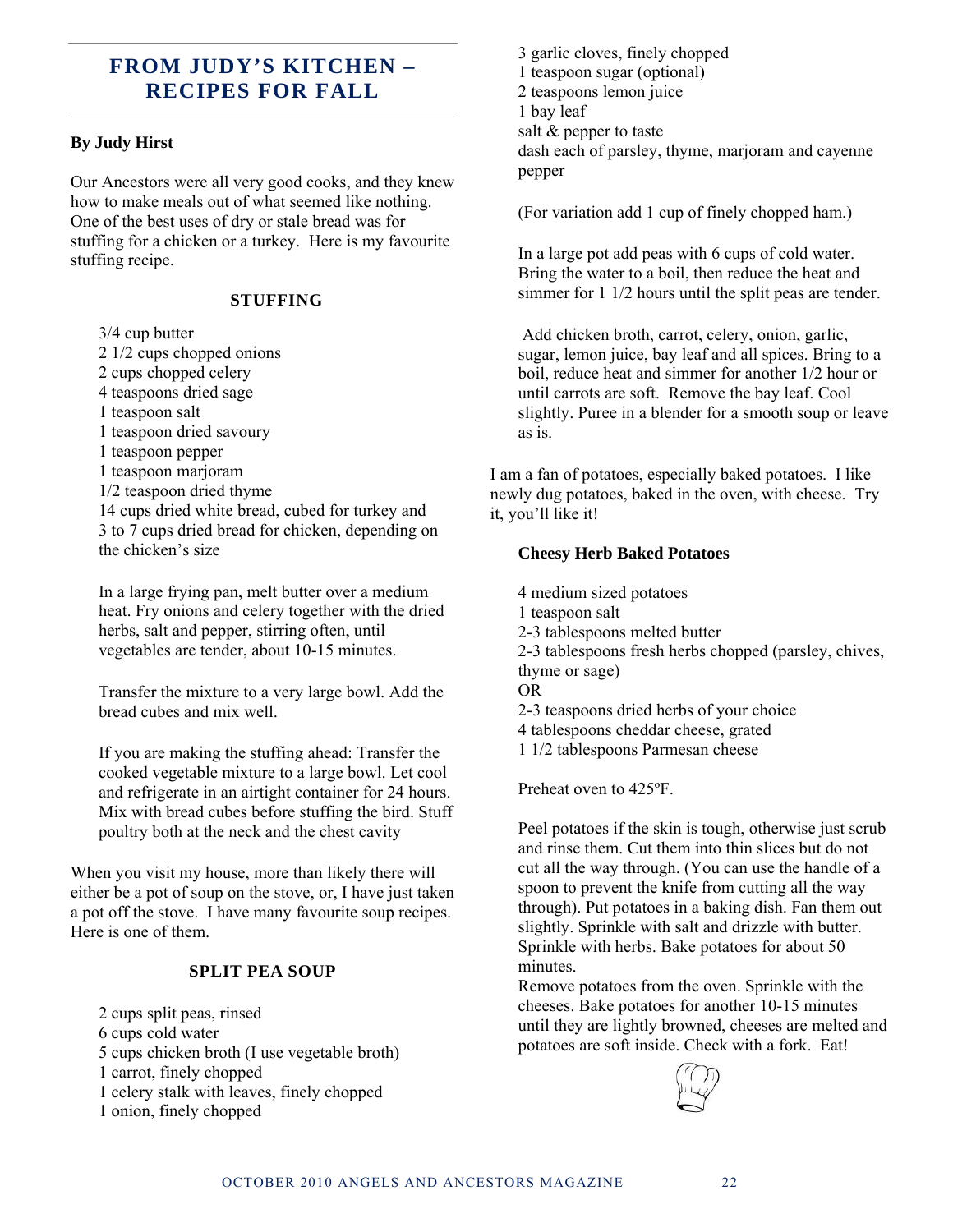# **TRICKS FOR SMALL BUSINESSES**

*Helping Practitioners and Small Business Owners Navigate The Business World!* 

**Editor's Note:** *We have tools available to us now that allow us to publish a message across the world in the space of ten seconds or less. Our Ancestors built the ideas and the connectors that allowed us to have access to software applications like Twitter, LinkedIn, and Facebook. Most of us, however, need some help understanding the value of these tools. Here is the first in series of articles on using popular applications.*

### **10 WAYS TO USE LINKEDIN**

#### **By Guy Kawasaki**

#### **HOW CAN I USE LINKEDIN TO MY ADVANTAGE?**

Most people use LinkedIn to "get to someone" in order to make a sale, form a partnership, or get a job. It works well for this because it is an online network of millions of experienced professionals from around the world representing 170 industries. However, it is a tool that is under-utilized, so I've compiled a top-ten list of ways to increase the value of LinkedIn.

1. Increase your visibility.

By adding connections, you increase the likelihood that people will see your profile first when they're searching for someone to hire or do business with. In addition to appearing at the top of search results (which is a major plus if you're one of the 67,000 product managers on LinkedIn), people would much rather work with people who their friends know and trust.

2. Improve your connectability.

Most new users put only their current company in their profile. By doing so, they severely limit their ability to connect with people. You should fill out your profile like it's an executive bio, so include past companies, education, affiliations, and activities.

You can also include a link to your profile as part of an email signature. The added benefit is that the link

enables people to see all your credentials, which would be awkward if not downright strange, as an attachment.

3. Improve your Google PageRank.

LinkedIn allows you to make your profile information available for search engines to index. Since LinkedIn profiles receive a fairly high PageRank in Google, this is a good way to influence what people see when they search for you. To do this, create a public profile and select "Full View". Also, instead of using the default URL, customize your public profile's URL to be your actual name. To strengthen the visibility of this page in search engines, use this link in various places on the web. For example, when you comment in a blog, include a link to your profile in your signature.

4. Enhance your search engine results.

In addition to your name, you can also promote your blog or website to search engines like Google and Yahoo! Your LinkedIn profile allows you to publicize websites. There are a few pre-selected categories like "My Website", "My Company", etc. If you select "Other", you can modify the name of the link. If you're linking to your personal blog, include your name or descriptive terms in the link, and voila! instant search-engine optimization for your site. To make this work, be sure your public profile setting is set to "Full View".

5. Perform blind, "reverse", and company reference checks.

LinkedIn's reference check tool to input a company name and the years the person worked at the company to search for references. Your search will find the people who worked at the company during the same time period. Since references provided by a candidate will generally be glowing, this is a good way to get more balanced data. Companies will typically check your references before hiring you, but have you ever thought of checking your prospective manager's references? Most interviewees don't have the audacity to ask a potential boss for references, but with LinkedIn you have a way to scope her out.

You can also check up on the company itself by finding the person who used to have the job that you're interviewing for. Do this by searching for job title and company, but be sure to uncheck "Current titles only". By contacting people who used to hold the position, you can get the inside scoop on the job, manager and growth potential. By the way, if using LinkedIn in these ways becomes a common practice, we're apt to see more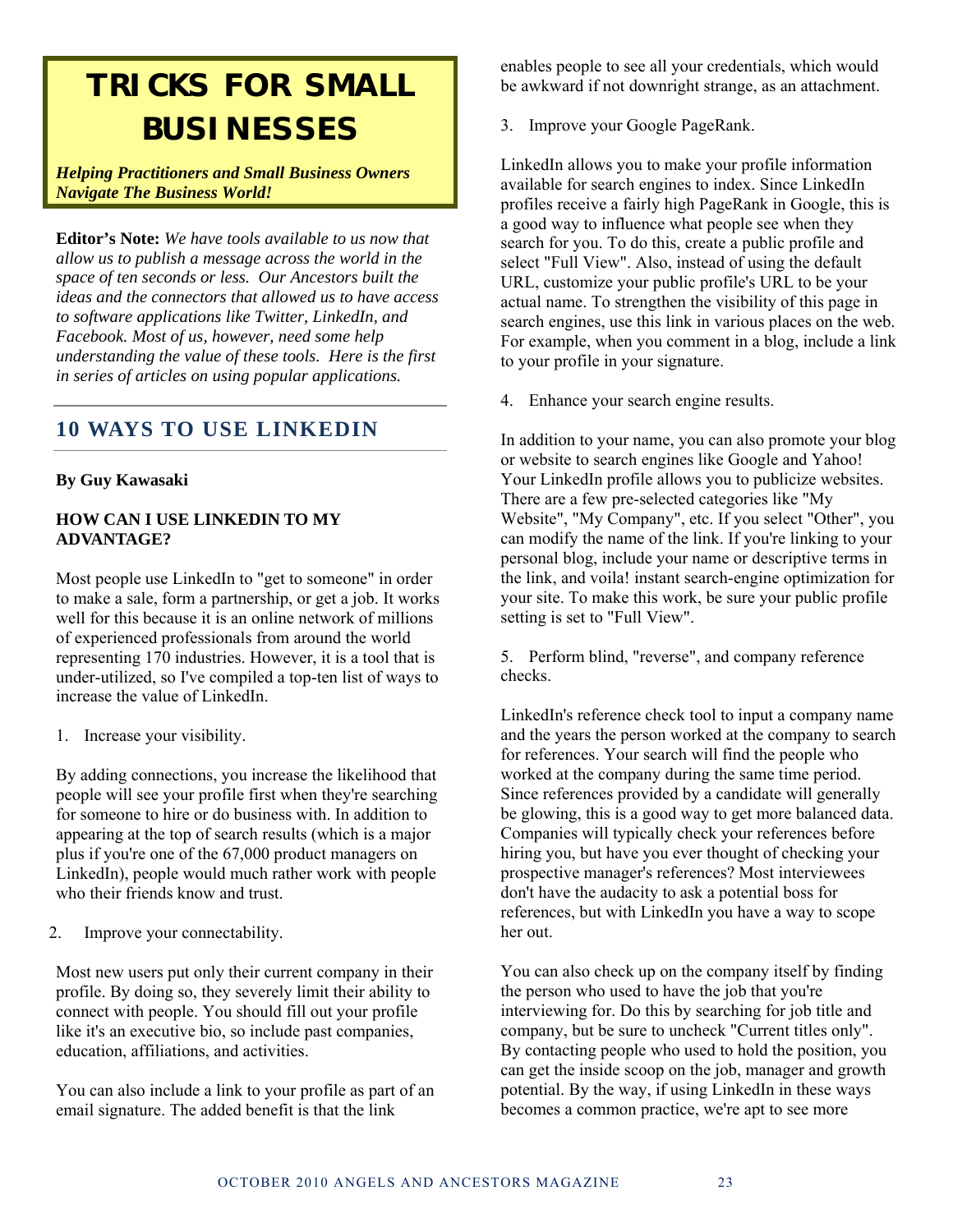truthful resumes. There's nothing more amusing than to find out that the candidate who claims to have caused some huge success was a total bozo who was just along for the ride.

6. Increase the relevancy of your job search.

Use LinkedIn's advanced search to find people with educational and work experience like yours to see where they work. For example, a programmer would use search keywords such as "Ruby on Rails", "C++", "Python", "Java", and "evangelist" to find out where other programmers with these skills work.

7. Make your interview go smoother.

You can use LinkedIn to find the people that you're meeting. Knowing that you went to the same school, plays hockey, or shares acquaintances is a lot better than an awkward silence after, "I'm doing fine, thank you".

8. Gauge the health of a company.

Perform an advanced search for company name and uncheck the "Current Companies Only" box. This will enable you to scrutinize the rate of turnover and whether key people are abandoning ship. Former employees usually give more candid opinions about a company's prospects than someone who's still on board.

9. Gauge the health of an industry.

If you're thinking of investing or working in a sector, use LinkedIn to find people who worked for competitors-or even better, companies who failed. For example, suppose you wanted to build a next generation online pet store, you'd probably learn a lot from speaking with former Pets.com or WebVan employees.

10. Track startups.

You can see people in your network who are initiating new startups by doing an advanced search for a range of keywords such as "stealth" or "new startup". Apply the "Sort By" filter to "Relationship" in order to see the people closest to you first.

11. Ask for advice.

LinkedIn's product, LinkedIn Answers, aims to enable this online. The product allows you to broadcast your business-related questions to both your network and the greater LinkedIn network. The premise is that you will get more high-value responses from the people in your

network than more open forums. For example, here are some questions an entrepreneur might ask when the associates of a venture capital firm come up blank:

- a. "Who's a good, fast, and cheap patent lawyer?"
- b. "What should we pay a vp of biz dev?"
- c. "Is going to Demo worth it?"

d. "How much traffic does a TechCrunch plug generate?"

#### \*\*\*\*\*\*\*

**Guy Kawasaki** is a managing director of "*Garage Technology Ventures*", an early-stage venture capital firm and a columnist for *Entrepreneur Magazine.* Previously, he was an Apple Fellow at Apple Computer, Inc. Guy is the author of nine books including *Reality Check, The Art of the Start, Rules for Revolutionaries, How to Drive Your Competition Crazy, Selling the Dream,* and *The Macintosh Way.* He has a BA from Stanford University and an MBA from UCLA as well as an honorary doctorate from Babson College. See his website http://www.guykawasaki.com/. See his blog "**How to Change the world"** at http://blog.guykawasaki.com.

#### **COMPUTERS & INTERNET - IF COMPUTER ERRORS WERE HAIKUS**

**No keyboard present. Press F1 to continue. Zen engineering.** 

**With searching comes loss and the presence of absence: File not found.** 

## **Windows NT crashed. I am the Blue Screen of Death. No one hears your**

**screams.**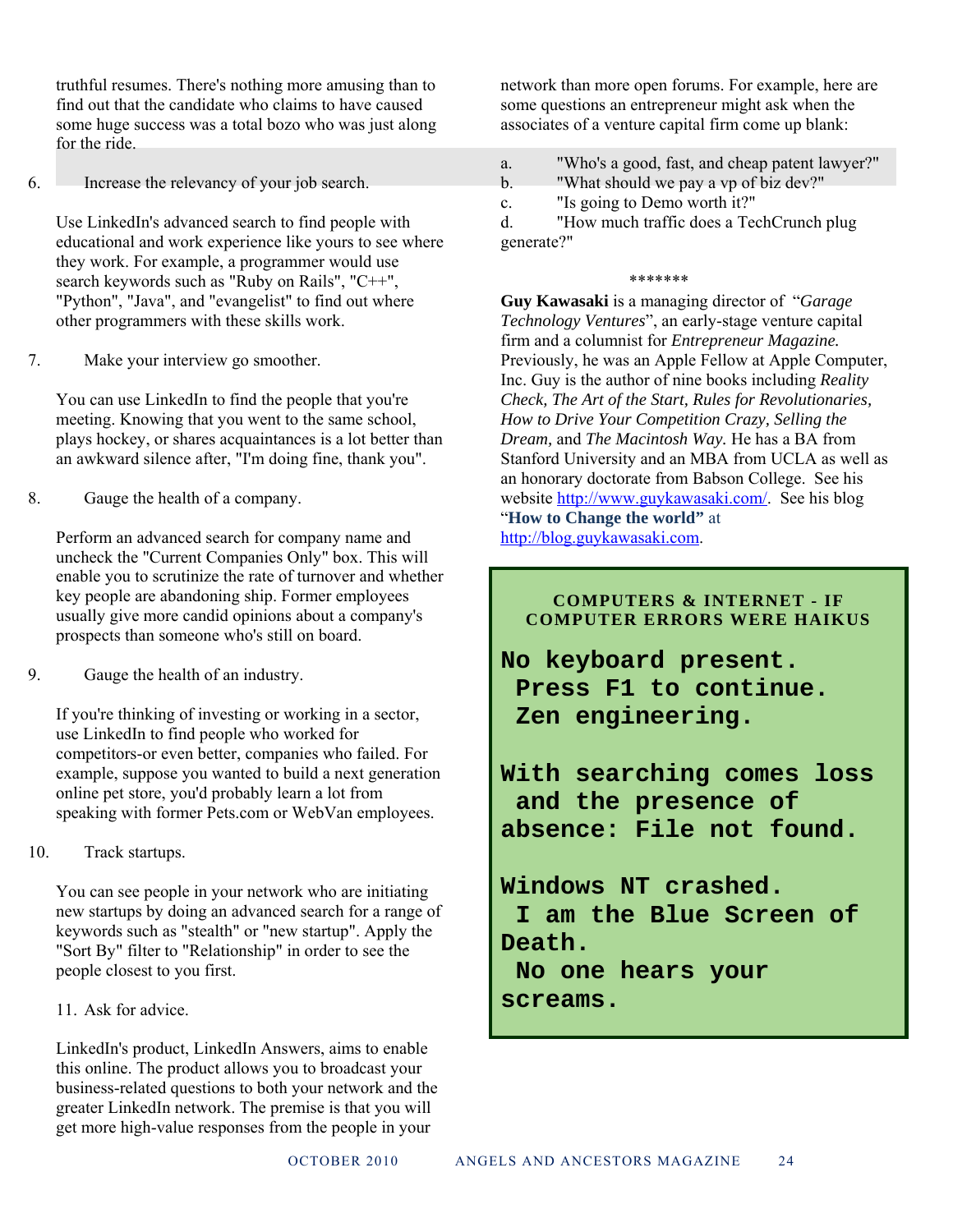# **CLASSIFIEDS**

#### **ANIMALS**

**October 03, 2010 Sunday, at 2:00 p.m**. **Blessing of the Animals** Christ Church 3602 8 St SW Calgary Join us and bring along your pet animals for a special blessing, as Christ Church observes and celebrates the feast and tradition of Francis of Assisi. Contact Jim Popham assistantcurate@christchurchcalgary.org

**ZOOLIGHTS at Calgary Zoo** Friday, November 26, 2010 to Monday, January 03, 2011 at 6:00 pm Zoolights at the Calgary Zoo is one of western Canada's most spectacular and largest Holiday light shows. Surround your family with the beauty and splendour of over 1.5 million twinkling lights. Our creamy hot chocolate will always hit the spot on a cool night, while our cracking fire pits will keep you toasty warm as you listen to the festive choirs singing holiday favourites. Our kids play areas are ideal for Holiday fun with the likes of Snowball Alley, Snow Bowling, The Reindeer Stables or Snigloo, where you can make your own igloo! Call Tanya Kaynes 403-232-9383 or tanyak@calgaryzoo.ab.ca www.calgaryzoo.com

**ARTS & MARKETS** 

**October 23 Beacon Original Art at Bridgeland – Riverside Community Hall 10:00 am – 4:00 pm** Artists Joanna Brown, Donna Kaminski, Catherine Larose, Patricia Mansell, Kristina Steinbring, Tammy Watt and Michael Wright display and sell high quality art - painting, jewelry, photography & pottery. Beacon promotes a welcoming environment where artists can share their inspirations and techniques with the viewing public. http://web.mac.com/beaconoriginalart Free Admission, Draw & Parking.

**Nov 17, 2010 Annual Delectables & Art Show at the Calgary Winterclub** 4611 - 14 St. N.W. Calgary, from 10:00 a.m. until 8:00 p.m. in the evening. 65 artisans, both craft and food vendors will be there to welcome you and your friends. There is a donation of \$2.00 at the door with 100% of the proceeds being donated to the Inn From the Cold. Everyone is welcome to attend as this event is open to the general public.

**Millarville Market** is open Saturday mornings, June 12th thru **October 9rd 2010 from 8:30 a.m. until noon**. RAIN OR SHINE - More than 170 vendors Parking: \$2.00 per car • NO DOGS ALLOWED Wear your rubber boots if the weather is wet! Directions – west on Hwy 22X then south on Hwy 22, east on Hwy 549 to Millarville Racetrack.

**October 22, 4-9, 23, 10-5, and 24, 10-5 BEYOND THE USUAL craft show**. 50 select artists and artisans will be in

attendance at the Blackfoot Inn in the Ballroom and the Heritage Room with an art walk in between. \$5.00 for adults, coupon for \$2.00 off on website. BEYOND the usual! http://www.beyondmarketplace.com

#### **Scandinavian Christmas Bazaar & Bake Sale Sunday, November 07, 2010 at 10:30 AM - 3:00 PM** at the

Scandinavian Centre 739-20th Ave NW, Calgary. Showcasing unique cultural items, crafts and homemade baking from the Scandinavian Countries We welcome the public and still have a few Bazaar Tables available for vendors to rent. Come to get in some early Christmas shopping or join us downstairs for a delicious Scandinavian lunch of authentic open faced sandwiches, coffee, teas and of course a few sweets. Call 403 284-2610 or Donna @ Scandinavian Centre or scanctr@telus.net - www.scancentre.ca

**January 16, 2011 Sunday NATURALLY MOTHER NATURE'S TRADE FAIR** First annual Naturally Mother Nature's Trade Fair is at Carriage House Inn. We are currently booking tables for interested vendors and show sponsors. Call to register 403-452-8852

### **在新开始上面出现在的新开始开始上面的新开始的新开始上班的新开始的新开始上班的新开始的新开始的新开始的新开始的新开始的新开始的**

#### **ASTROLOGY**

**EVOLUTIONARY ASTROLOGY** with Christina Rai. Connect to your Soul Purpose. Develop strategies for successful self-integration with the help of the magical tool of astrology. Check out my website for more! www.christinarai.com. To make an appointment, email christinaraiw@gmail.com or call 204-990-4970. 。<br>在我的第一篇的 我的爱好的小爱的爱好的爱好的爱好的爱好爱的爱好爱的爱好的爱好爱的爱好爱的爱好的爱好爱的爱好爱的爱好爱的爱好的爱

#### **BOOKS**

**The Story of Light Volume II: Through Heaven's Gate** – now available. For more info on the book, including a look at the table of contents, introduction, and first 12 pages of chapter 1, plus audio readings, go to www.thestoryoflight.com Call Roger Joyeux to order direct at 403-225-2016.

#### **LAUGH**

**Oct 14-16 The Laugh Shop Comedy Club at the Blackfoot Inn features Simon King.** Simon is an exceptional and truly unique comedian with thousands of shows to his credit. His explosive performance, an arsenal of dead on impressions, characters and impossible sound effects, coupled with incredible improvisation skills and break neck speed always leaves audiences in awe, and demanding more. 6:00pm Dinner / 8:00pm Show - 3 course dinner, gratuity & show ticket Call 403.255.6900 to reserve http://www.thelaughshopcalgary.com

**医自动性心包内障 医自动性皮肤病 医心包动脉 医自动性 医中心性 医中间心 医中间心 电子 网络海外科 医阿尔特氏神经节 医心包 医心包 医心包**